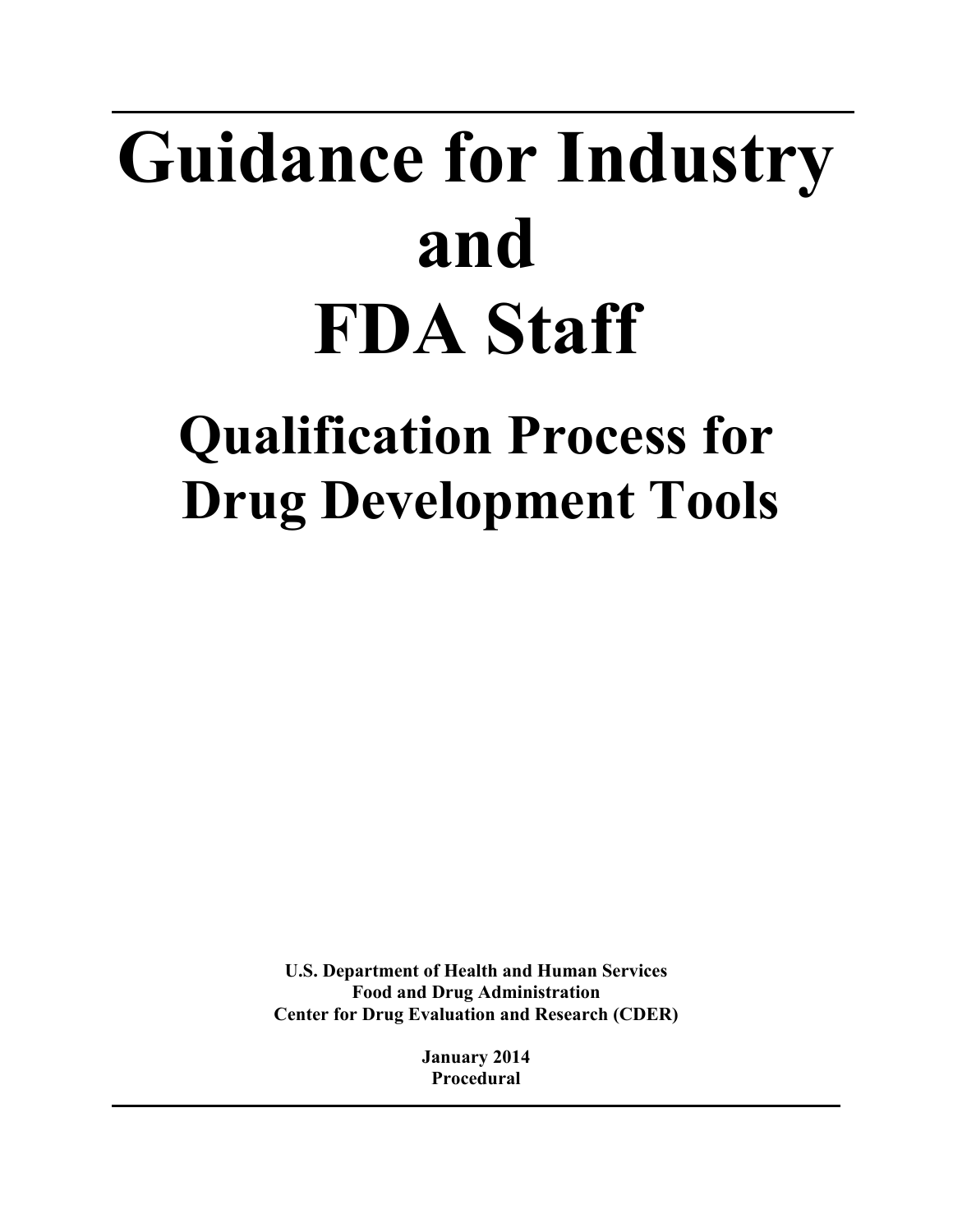# **Guidance for Industry and FDA Staff**

# **Qualification Process for Drug Development Tools**

 *Division of Drug Information, WO51, Room 2201 Hillandale Building Additional copies are available from: Office of Communication Center for Drug Evaluation and Research Food and Drug Administration 10001 New Hampshire Avenue Silver Spring, MD 20993 Phone: 301-796-3400; Fax: 301-847-8714 druginfo@fda.hhs.gov http://www.fda.gov/cder/guidance/index.htm* 

**U.S. Department of Health and Human Services Food and Drug Administration Center for Drug Evaluation and Research (CDER)** 

> **January 2014 Procedural**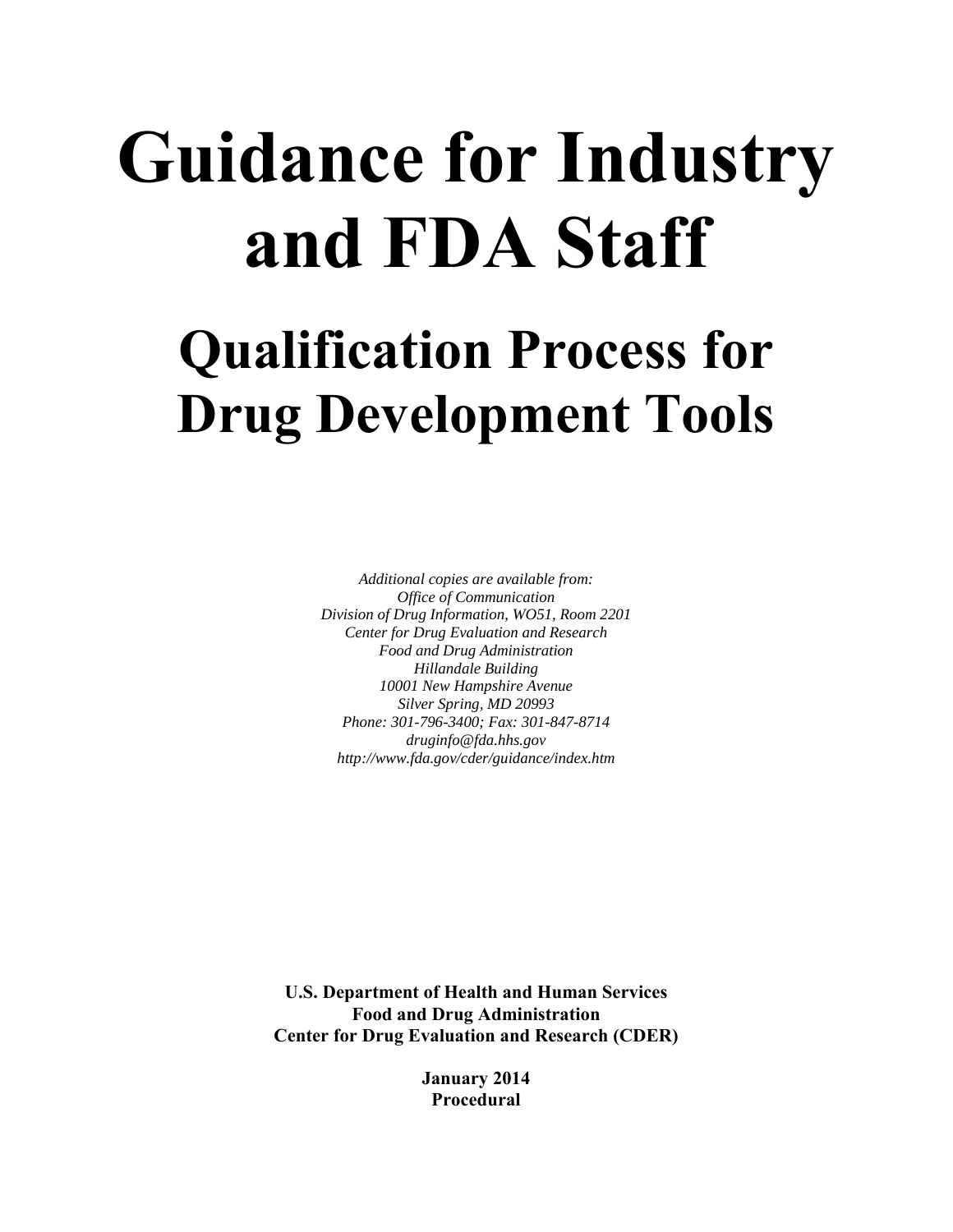# **TABLE OF CONTENTS**

| I.             |                                                                           |  |
|----------------|---------------------------------------------------------------------------|--|
| Н.             |                                                                           |  |
|                |                                                                           |  |
| A.             |                                                                           |  |
| <b>B.</b>      |                                                                           |  |
| $\mathbf{C}$ . |                                                                           |  |
|                |                                                                           |  |
| ${\bf V}$ .    |                                                                           |  |
|                | VI. PROCEDURES FOR MAKING RECOMMENDATIONS PUBLIC10                        |  |
|                | VII. PROCEDURES FOR SUBMITTING CORRESPONDENCE AND                         |  |
|                |                                                                           |  |
|                |                                                                           |  |
|                | <b>APPENDIX 2: Biomarkers — Additional Considerations 14</b>              |  |
|                | <b>APPENDIX 3: Letter of Intent to Propose Biomarker Qualification 24</b> |  |
|                | <b>APPENDIX 4: Biomarker Qualification Initial Briefing Package 25</b>    |  |
|                | APPENDIX 5: Letter of Intent to Propose COA Qualification 27              |  |
|                | <b>APPENDIX 6: COA Qualification Initial Briefing Package 28</b>          |  |
|                | APPENDIX 7: Animal Models: Additional Considerations31                    |  |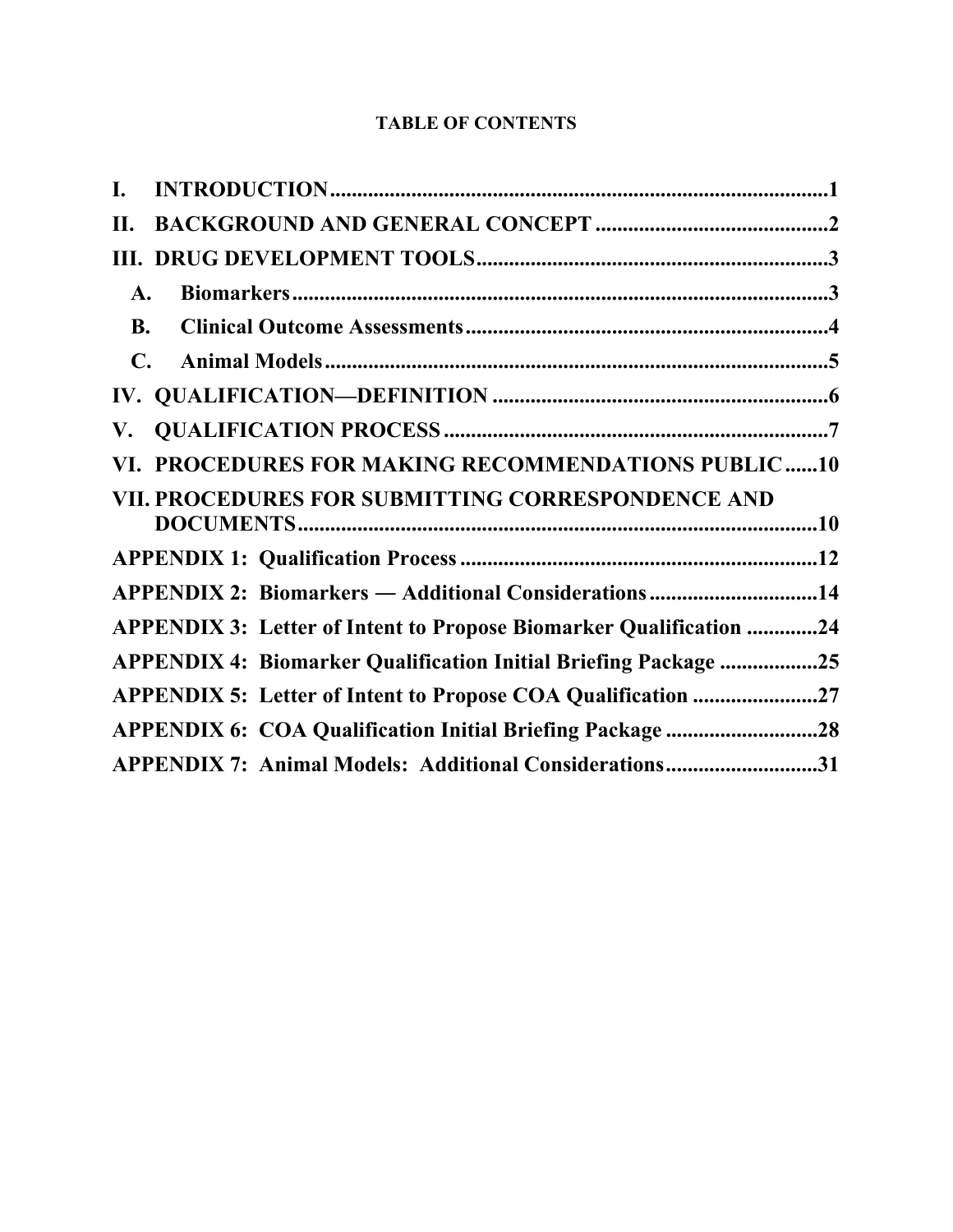# **Guidance for Industry1 Qualification Process for Drug Development Tools**

This guidance represents the Food and Drug Administration's (FDA's) current thinking on this topic. It does not create or confer any rights for or on any person and does not operate to bind FDA or the public. You can use an alternative approach if the approach satisfies the requirements of the applicable statutes and regulations. If you want to discuss an alternative approach, contact the FDA staff responsible for implementing this guidance. If you cannot identify the appropriate FDA staff, call the appropriate number listed on the title page of this guidance.

# **I. INTRODUCTION**

 $\overline{a}$ 

This guidance describes the process for qualifying drug<sup>2</sup> development tools intended for potential use, over time, in multiple drug development programs. *Drug development tools* (DDTs) are methods, materials, or measures that aid drug development. DDTs include, but are not limited to, biomarkers, clinical outcome assessments (COAs), and animal models for drug development under the Animal Rule. $3$  This guidance provides a framework for interactions between the Center for Drug Evaluation and Research (CDER) and the entity proposing the DDT for qualification (the submitter). It also explains the kinds of data that should be submitted to support qualification of a DDT and creates a mechanism for CDER's formal review of the data to ultimately qualify the DDT. For purposes of this guidance, a *submitter* is a person, group, organization (including the federal government), or consortium that takes responsibility for and initiates a DDT qualification proposal using the procedures described in this guidance.

*Qualification* does not pertain to the process for review of DDTs that are submitted as part of regulatory applications for a specific drug development program. Furthermore, this guidance does not address the evidentiary standards or performance requirements needed for purposes of qualification.

FDA's guidance documents, including this guidance, do not establish legally enforceable responsibilities. Instead, guidances describe the Agency's current thinking on a topic and should be viewed only as recommendations, unless specific regulatory or statutory requirements are cited. The use of the word *should* in Agency guidances means that something is suggested or recommended, but not required.

<sup>&</sup>lt;sup>1</sup> This guidance has been prepared by the Qualification Process Working Group in the Center for Drug Evaluation and Research (CDER) at the Food and Drug Administration..

<sup>&</sup>lt;sup>2</sup> The term *drug* as used in this guidance refers to both human drugs and therapeutic biologics regulated by CDER unless otherwise specified.

 $3$  See 21 CFR 314.600 for drugs and 21 CFR 601.90 for biologics products.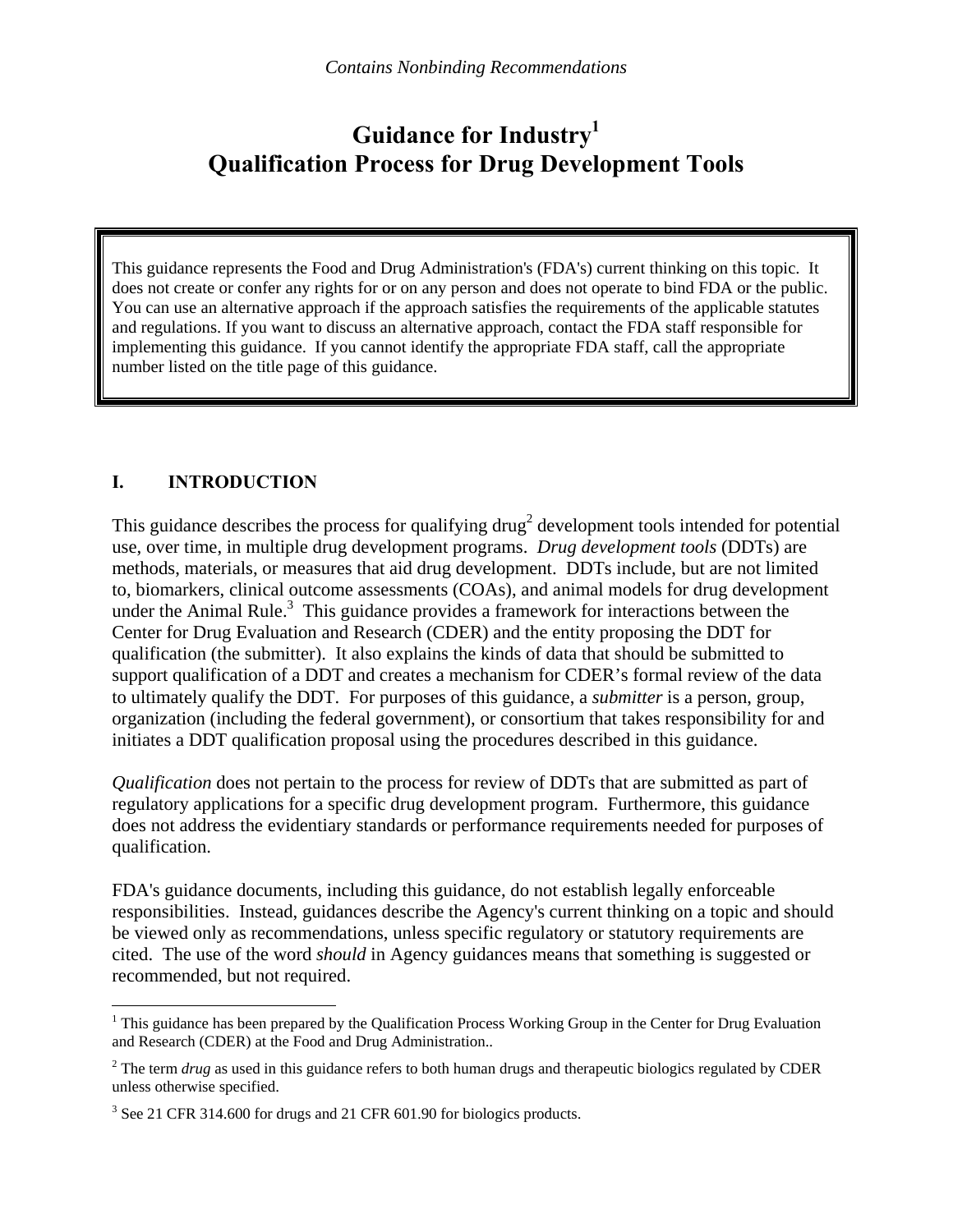#### <span id="page-4-0"></span>**II. BACKGROUND AND GENERAL CONCEPT**

In 2004, FDA's Critical Path Initiative  $(CPI)^4$  recognized that the process of drug development and the availability of new therapies were not fully benefitting from the many advances in biomedical science. In addition, drug development had become increasingly challenging and resource intensive. An important area identified by the CPI as potentially enabling significant progress in drug development was applying those scientific advances as new tools to aid the development process. Such tools could speed the availability of new products that may be more safe and effective.

In response, CDER has undertaken multiple initiatives to support the development of new DDTs. Among these efforts has been the creation of a formal qualification process, described in this guidance, that CDER can use when working with submitters of DDTs to guide development as submitters refine the tools and rigorously evaluates them for use in the regulatory process.

The DDT qualification process described in this guidance is intended to expedite development of publicly available DDTs that can be widely employed. Drug developers can use a DDT that has been qualified within a specific context of use  $(COU)^5$  for the qualified purpose during drug development as long as:

- The study is conducted properly (e.g., all procedures and protocols specified in the COU are followed).
- The DDT is used for the qualified purpose.
- qualification. At the time of qualification, there is no new information that conflicts with the basis for

Once a DDT has been qualified, CDER reviewers can feel confident of the application of the DDT within the qualified COU and not have to re-confirm the DDT's utility.

FDA has seen significant interest in the qualification of biomarkers, COAs, and animal models for drug development under the Animal Rule. CDER has identified staff to support these efforts and designated a specific CDER office to lead the development of each type of DDT. This office identifies a point of contact for DDT developers and staff who oversee qualification advice and review activities. Consultation with staff from other FDA centers and offices <sup>6</sup> occurs when appropriate. As active scientific communities emerge to undertake the work to develop other types of DDTs, CDER may establish qualification programs for these efforts.

 4 See FDA's Critical Path Initiative, available at www.fda.gov/CriticalPath.

 $<sup>5</sup>$  The COU is a complete and precise statement that describes the appropriate use of the DDT and how the qualified</sup> DDT is applied in drug development and regulatory review. The COU statement would describe all important criteria regarding the circumstances under which the DDT is qualified.

<sup>&</sup>lt;sup>6</sup> The Center for Biologics Evaluation and Research (CBER), the Center for Devices and Radiologic Health (CDRH), Office of Counterterrorism and Emerging Threats (OCET) in the Office of the Commissioner (OC).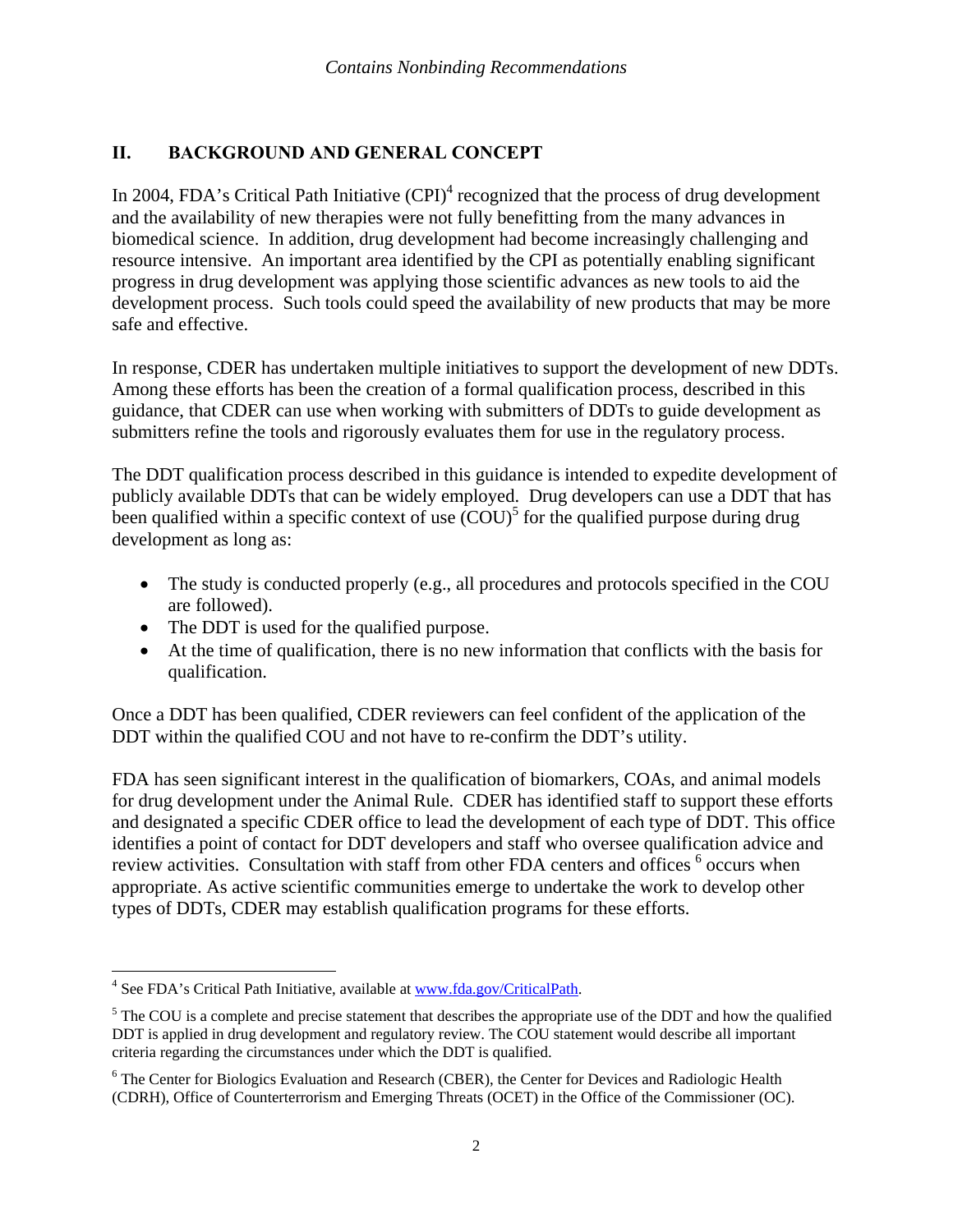<span id="page-5-0"></span>CDER expects this guidance to provide information to individuals, the federal government, and companies with an interest in these tools to advance DDT development. In providing this guidance, CDER expects that DDT submitters will better understand the process through which CDER will evaluate the data for a specific COU.

Because substantial effort is involved in achieving qualification, CDER encourages the formation of collaborative groups to work jointly to increase the efficiency of DDT development. A variety of projects have been undertaken by various consortia that have demonstrated the usefulness of this approach. Nevertheless, CDER will consider DDT proposals from individual persons or companies, as well as from collaborative groups.

In summary, the DDT qualification process will enable CDER to advise DDT developers and provide concurrence for the DDT use that is not limited to a single, specific drug development program. CDER believes that making DDTs widely known and available for use by drug developers will contribute to drug innovation, thus supporting public health. Consequently, CDER intends to make public the DDT qualification and the COU statement when those determinations are made in accordance with the process described in this guidance.

DDT qualification is not necessary for use of a DDT within an individual drug development program, and use of a DDT within such a program does not automatically qualify the DDT for the general COU. Drug developers who are interested chiefly in acceptance of a particular DDT within an individual drug program should continue to plan for the use of a new (or new use of an existing) DDT as part of their discussions with CDER about the specific investigational new drug application (IND), new drug application (NDA), or biologics license application (BLA) of interest. In addition, unless otherwise specified in the publicly available qualification recommendation, CDER qualification of a DDT does not imply that the DDT is automatically regarded as qualified for use in medical product development programs outside of CDER.

# **III. DRUG DEVELOPMENT TOOLS**

DDTs can take a variety of forms. The following sections describe the types of DDTs, (biomarkers, clinical outcome assessments, and animal models) for which qualification programs have been established.

# **A. Biomarkers**

A *biological marker* or *biomarker* is a characteristic that is objectively measured and evaluated as an indicator of normal biologic processes, pathologic processes, or biological responses to a therapeutic intervention.<sup>7</sup> A biomarker can be a physiologic, pathologic, or anatomic characteristic or measurement that is thought to relate to some aspect of normal or abnormal biologic function or process. Biomarkers measured in patients before treatment can be used to select patients for inclusion in a clinical trial. Changes in biomarkers following treatment may predict or identify safety problems related to a candidate drug, or reveal a pharmacological activity expected to predict an eventual benefit from treatment. Biomarkers can help reduce

 $\overline{a}$ 7 Biomarkers Definitions Working Group (2001). *Clinical Pharmacology and Therapeutics, 69,* p. 89–95.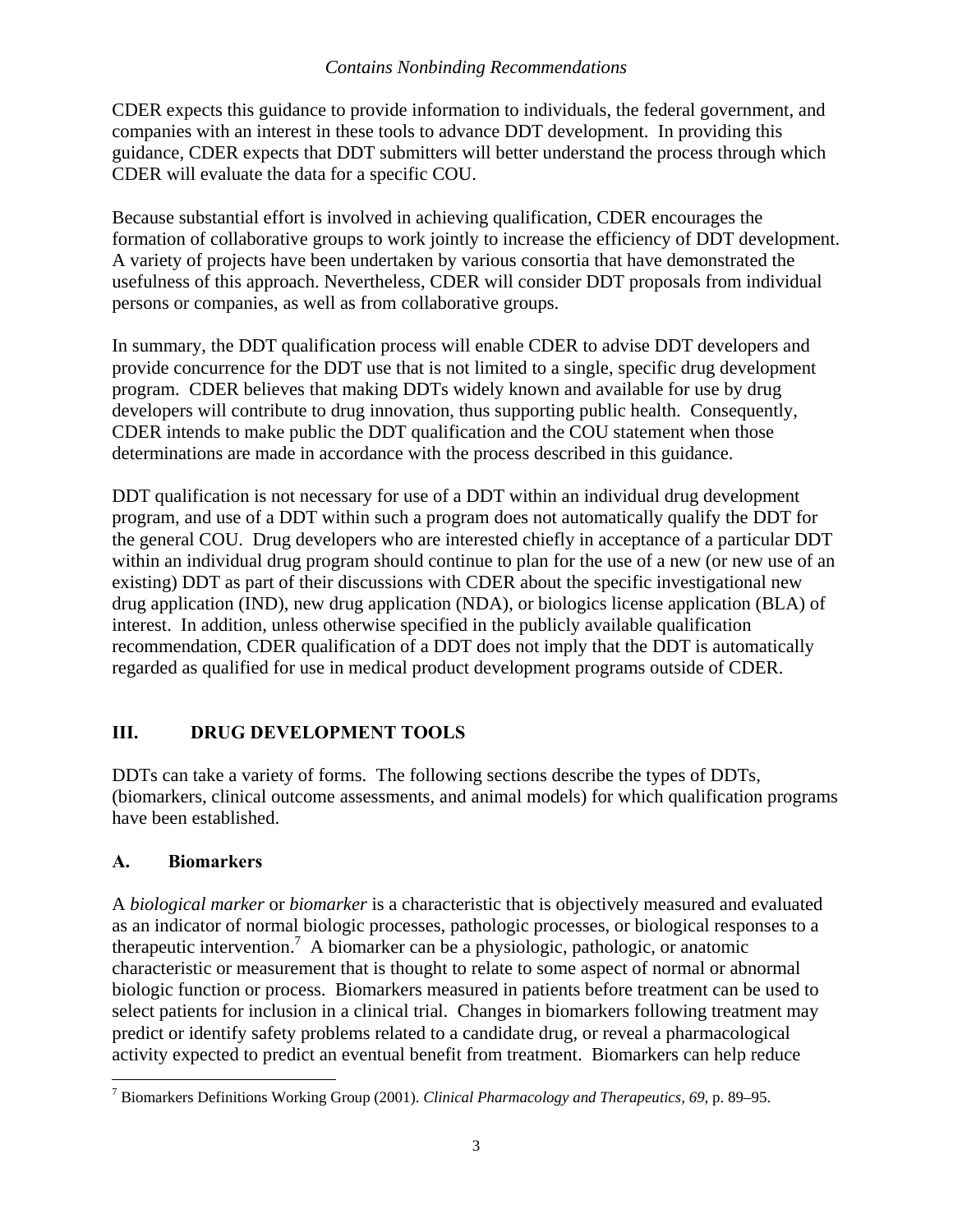<span id="page-6-0"></span>biomarkers that are in use in drug development.<sup>8</sup> uncertainty in drug development and evaluation by providing quantifiable predictions about drug performance and they can contribute to dose selection. A *composite biomarker* consists of several individual biomarkers that are combined in a stated algorithm to reach a single interpretive readout. Appendix 2 contains a more detailed description of some types of

#### **B. Clinical Outcome Assessments**

 *and well-controlled investigations*. 10 Clinical outcome assessments (COAs) measure a patient's symptoms, overall mental state, or the effects of a disease or condition on how the patient functions. COAs can be used to determine whether or not a drug has been demonstrated to provide treatment benefit. Treatment benefit can also be defined in terms of a safety benefit compared to other treatments in the same COU. COA qualification is based on a review of the evidence to support the conclusion that the COA is a well-defined and reliable assessment<sup>9</sup> of a targeted concept(s) in a specified COU in *adequate* 

A COA is composed of a measure that produces a score together with clearly defined methods and instructions for administering the COA and assessing response; a standard format for data collection; and well-documented methods for scoring, analysis, and interpretation of results in the targeted patient population. COAs can provide direct or indirect evidence of treatment benefit. For COAs that provide indirect evidence of treatment benefit, qualification also includes a review of the evidence that the COA is adequately related to how patients feel or function in daily life. One of the distinguishing characteristics of COAs is who is doing the reporting of the outcome (i.e., the patient, a clinician, or another observer). COAs can also include assessments of motor, sensory, or cognitive performance that depend on patient participation in the generation of a score (e.g., 6 minute walk test or hearing test).

A patient-reported outcome (PRO) is a measurement based on a report that comes directly from the patient (i.e., study subject) about the status of the patient's symptoms or functioning without amendment or interpretation of the patient's response by a clinician or anyone else. A clinicianreported outcome (ClinRO) assessment is based on clinical observation and interpretation by a trained clinician. An observer-reported outcome (ObsRO) is assessed by observers without the need for clinical expertise.

Issues relevant to FDA review of new and existing PROs are summarized in FDA's guidance for industry, *Patient-Reported Outcome Measures: Use in Medical Product Development to Support Labeling Claims.*<sup>11</sup> Many of the issues described in that guidance are also relevant to other types of COAs.

 $\overline{a}$ 

<sup>8</sup> See also the draft guidance, *Enrichment Strategies for Clinical Trials to Support Approval of Human Drugs and Biological Product*, issued in December 2012. Once finalized, this guidance will represent FDA's thinking on this topic. FDA guidances are available on its guidance webpage, which can be accessed at: http://www.fda.gov/RegulatoryInformation/Guidances/default.htm.

<sup>&</sup>lt;sup>9</sup> See 21 CFR 314.126.

<sup>&</sup>lt;sup>10</sup> See 21 CFR 314.126.

 $11$  FDA guidances are available on its guidance webpage, which can be accessed at: http://www.fda.gov/RegulatoryInformation/Guidances/default.htm.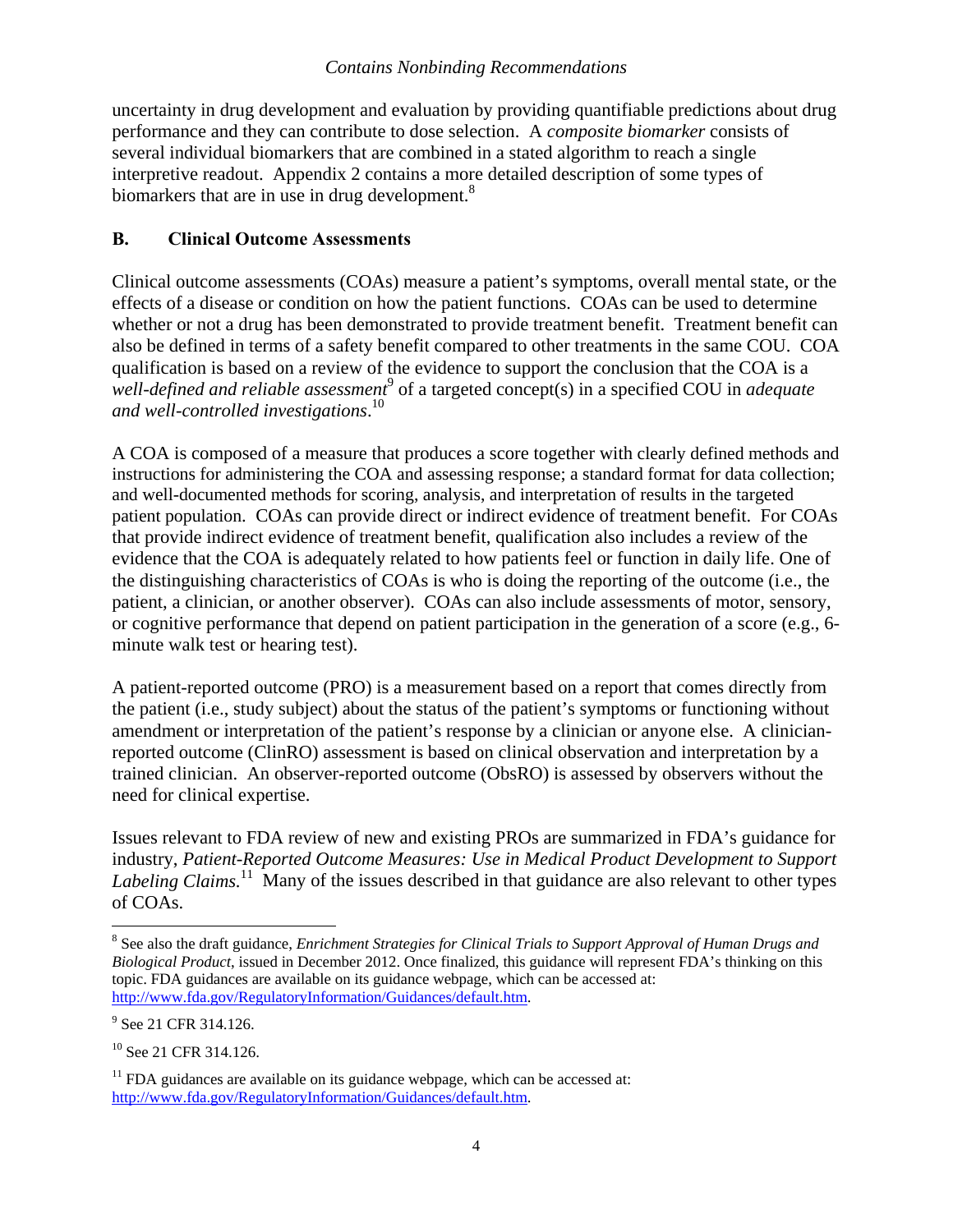<span id="page-7-0"></span>This DDT guidance describes a process for qualifying COAs when they are ultimately intended for use as primary or secondary endpoints in a clinical trial for purposes of supporting medical product approval and labeling claims. Often, there are no existing tools specific to the disease or condition and the clinical trial population to serve as well-defined and reliable assessments to support demonstration of treatment benefit.

#### **C. Animal Models**

For the purpose of this guidance, an *animal model* is defined as a specific combination of an animal species, challenge agent,<sup>12</sup> and route of exposure that produces a disease process or pathological condition that in multiple important aspects corresponds to the human disease or condition of interest.

eligible for qualification. The Animal Model Qualification (AMQ) program $<sup>13</sup>$  applies specifically to animal models</sup> intended for use in the adequate and well-controlled efficacy studies that serve as substantial evidence of effectiveness for drugs developed under the Animal Rule.<sup>14</sup> The selection of an appropriate animal model is critical for the approval or licensure of these products. Other types of animal models, such as those used for proof-of-concept testing or for safety testing are not

Qualification of an animal model through the AMQ program is voluntary (i.e., not required for product approval or licensure under the Animal Rule). The AMQ program is intended to respond to the need for publicly available animal models. The qualification process supports the development of these animal models, each of which potentially can be used for efficacy testing in development programs for multiple investigational drugs for the same targeted disease or condition. Such animal models are considered to be product-independent.

For qualification, the natural history model should be analogous to the human disease; that is the disease process or pathologic condition in a given species of animal corresponds in multiple important aspects to the human disease or condition of interest. In addition, the human and animal disease or condition should share the same, or very similar, pathogenic or toxic mechanisms. In the animal model, the *challenge agent* is the material used to induce the disease or condition in the animal; the *etiologic agent* causes the disease or condition in humans. The two agents should be the same; if not, the submitter should provide a strong justification. Additional information that may be helpful for the qualification of animal models is provided in Appendix  $7<sup>15</sup>$  FDA endorses the principles of replacement, reduction, and refinement <sup>16</sup> of the

<sup>&</sup>lt;u>.</u> <sup>12</sup> The term *challenge agent* refers to the material used to induce the disease or condition in the animal.

Biologics Evaluation and Research (CBER) at the Food and Drug Administration. Biologics Evaluation and Research (CBER) at the Food and Drug Administration.<br><sup>14</sup> See 21 CFR 314.600 for drugs; 21 CFR 601.90 for biological products. <sup>13</sup> FDA's Animal Model Qualification program is being developed by CDER in collaboration with the Center for

<sup>&</sup>lt;sup>15</sup> FDA has also developed guidance to support the use of animal models to study diseases and conditions under the Animal Rule. See FDA's guidance web page at to make sure you have the most recent version of the guidance: http://www.fda.gov/RegulatoryInformation/Guidances/default.htm.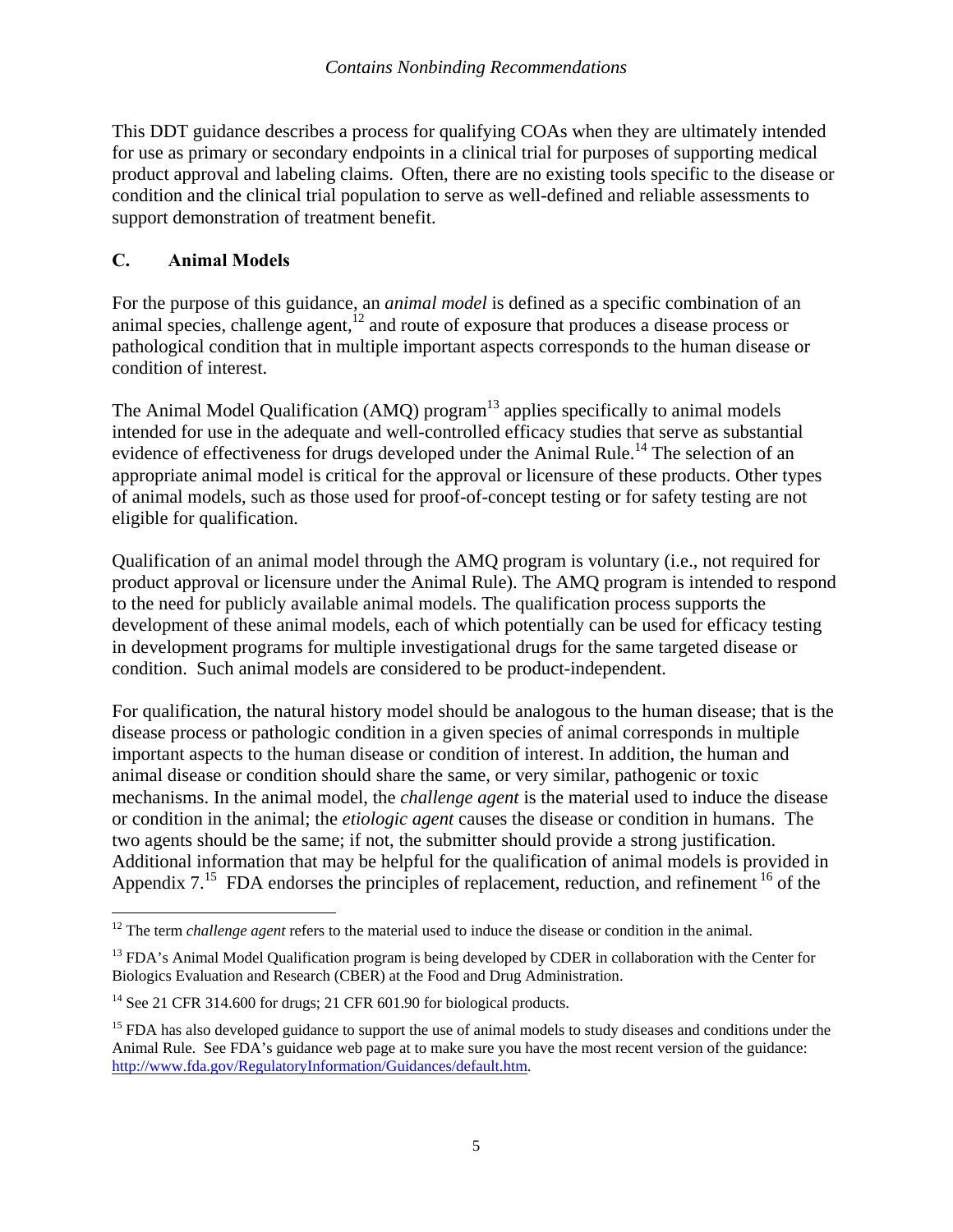<span id="page-8-0"></span>use of animals in biomedical research and encourages submitters to take this into consideration in their development plans.

#### **IV. QUALIFICATION—DEFINITION**

*Qualification* is a conclusion that within the stated COU, the DDT can be relied on to have a specific interpretation and application in drug development and regulatory review. The COU describes the way the DDT is to be used and the purpose of the use. A complete COU *statement*  should describe fully the circumstances under which the DDT is qualified and the boundaries within which the available data adequately support use of the DDT. Once a DDT has been qualified for a specific COU in drug development, it can be used to produce analytically valid measurements that can be relied on to have a specific use and interpretable meaning. The DDT can be used by drug developers for the qualified context in IND, NDA, and BLA submissions without the relevant CDER review group reconsidering and reconfirming the suitability of the DDT. Drug developers can use qualified DDTs, but are not required to do so.

The DDT may have other potential value. For example, subject to review and discussion with CDER staff, a DDT may be used in IND programs for a purpose outside of the qualified COU. In addition, as data from additional studies with the DDT are obtained over time, these data could be used as part of a new DDT submission to support expansion of the qualified COU.

In the past, DDT acceptance in the drug development and regulation process was initiated on a sponsor- and drug-specific basis. Sponsors seeking to use a specific DDT typically developed only enough data to support its use in a specific case. Use in a different clinical setting or with other drugs would generally be left undetermined. Other drug sponsors or other parties would have little ability to build on that knowledge to expand the tool's use to additional settings.

Qualification as envisioned in this guidance is intended to provide some degree of generalizability for use of the tool, such as use across multiple clinical disorders, drugs, or drug classes. The extent of generalization will depend on the specific DDT. Having a qualified DDT available to sponsors will help advance therapy development and evaluation in multiple cases and can more widely benefit patients.

Qualification facilitates a collaborative setting where multiple interested parties may work together to develop a DDT for qualification. This approach brings certain advantages, including reducing committed resources for individual collaborators. This in turn may encourage interested parties to join a DDT development effort despite uncertainties as to the DDT's immediate utility.

A formal qualification process also creates advantages for FDA. Previously, if multiple sponsors were interested in using a particular DDT, or one sponsor was interested in using a DDT in multiple different clinical settings, FDA staff would have to perform multiple evaluations of the data to justify the DDT use on a case-by-case basis. If instead, a formal qualification is achieved under the principles described in this guidance, the relevant data will need to be reviewed only

 $\overline{a}$ <sup>16</sup> Russell, WMS and RL Burch, 1992, The Principles of Humane Experimental Technique, Potters Bar, UK: Universities Federation for Animal Welfare (Original work published 1959).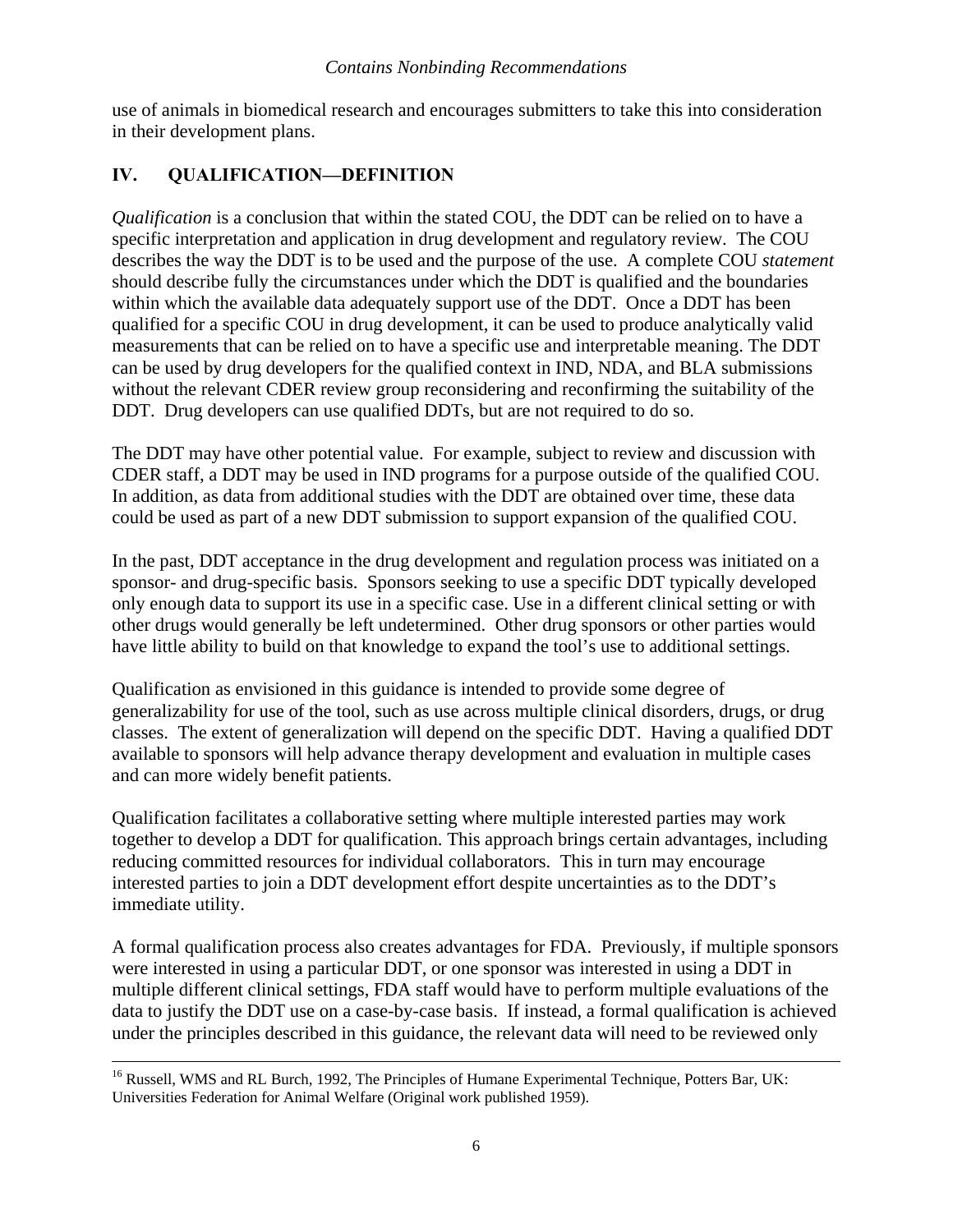<span id="page-9-0"></span>once. Subsequently, the DDT could be relied on within the qualified COU, largely without further detailed review.

# **V. QUALIFICATION PROCESS**

The process for DDT qualification provides a framework for interactions between CDER and DDT submitters to guide the collection of data to support a DDT's prospectively specified COU. The qualification process consists of three stages: (1) an initiation stage, (2) a consultation and advice stage, and (3) a review stage for the qualification determination. The appropriate review offices will participate in the entire qualification process for the DDT (see Appendix 1). The goal of the process is to reach a determination about the adequacy of the submitted data to support DDT qualification within a COU. CDER intends to interact actively with DDT submitters to advance DDT development.

If a DDT is qualified for a specific use, the COU may be modified or expanded over time as additional data are collected, submitted, and analyzed. Modification or incremental expansion of the qualified COU over time may be undertaken by the original DDT submitter or any other submitter working in the field. Alternatively, if the growing body of scientific evidence no longer supports the COU, the DDT qualification may be withdrawn.

Following is a detailed description of the process for qualifying a DDT.

#### Stage 1: Initiation

# *1. Initiation Request*

A submitter interested in having a DDT considered for qualification should first contact CDER and request a DDT tracking number (see section VII for details). Once received, CDER's designated point of contact for the DDT will assign the DDT tracking number in the electronic database and provide the submitter with the number, as well as any additional details (if necessary) for submission of a letter of intent (LOI).

#### *2. DDT Letter of Intent*

The LOI is a concise document requesting an initial consultation with CDER concerning the potential value of a DDT. Submitters should send the LOI (see section VII for details) when they have a well-identified DDT concept. The LOI should include a short description of the DDT, its proposed COU, and a rationale to support qualification (see Appendices 3, 5, and 7 for suggested LOI content). After receipt of an LOI, CDER will evaluate the LOI and make a determination on whether or not to begin the consultation and advice stage. This determination will be made based on the scientific merit of the proposal as well as the availability of CDER resources to perform the review. CDER will review and communicate the decision to the submitter. If CDER declines the DDT request, a communication to the submitter will include the reasons for the decision and any advice on alternative paths for DDT development and consideration.

Stage 2: Consultation and Advice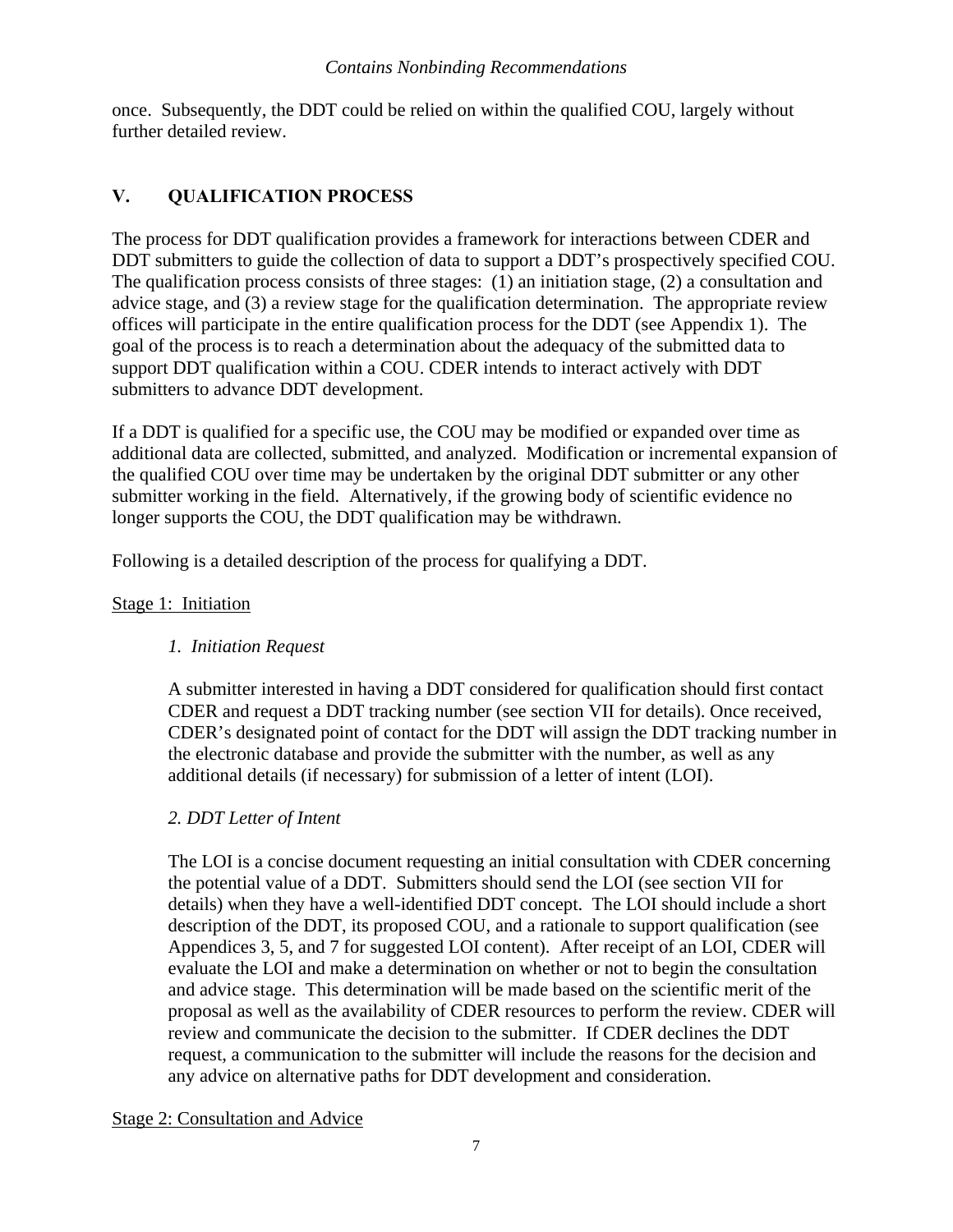#### *1. Initial DDT Briefing Package and Meeting with the Submitter*

for cover letter contents. If the qualification review team (QRT) accepts the DDT request, the appropriate qualification program will advise the submitter to submit an initial briefing package (IBP). See Appendices 4, 6, and 7 for the suggested content of this IBP and section VII

At this point, a QRT composed of staff from CDER and other relevant centers and disciplines with expertise appropriate to reviewing the submissions will provide ongoing advice to the DDT submitter about the evidence needed for qualification. After the submission of the IBP, a meeting between the QRT and the submitter may occur with the following possible agenda topics:

- Thorough discussion of the submitter's goals, including COU
- Assessment of the available data to support the objectives
- Identification of gaps in knowledge that should be addressed
- Discussion of any additional data that will be needed to support the qualification and the sources of that data (e.g., new studies to be designed and conducted)
- Possible discussion of adopting a step-wise qualification approach, when there are appropriate intermediate COU assessments that could be supported with less extensive new information than necessary for the ultimate desired COU

If there is an alignment of goals for DDT development following the QRT evaluation and advice, the consultation and advice stage will continue. Should the goals for the DDT change so that it is no longer appropriate for CDER or the submitter to continue the consultation process, this stage can be terminated by either party.

#### *2. Further DDT Development and Consultation*

The DDT submitter should work to acquire the additional data identified during the meeting or in correspondence with the QRT. Additional meetings between the QRT and the submitter can occur as needed during the DDT development effort to enable the QRT to provide expert advice relevant to the specific DDT proposal. During these meetings, discussions and advice should focus on the rationale for the proposed DDT and its COU, newly acquired data, questions about the COU that require further data, potential studies and methods to obtain that data, and identification of other gaps in the existing information that should be addressed before proceeding to the review stage of the qualification process.

When the QRT has reviewed summaries of the accumulated data and agrees with the submitter that the identified critical knowledge gaps have been addressed, the process will proceed to the review stage.

#### Stage 3: Review of Full Qualification Package

1. When the QRT and the submitter agree that the consultation and advice phase is complete, the submitter should provide a full qualification package (FQP). This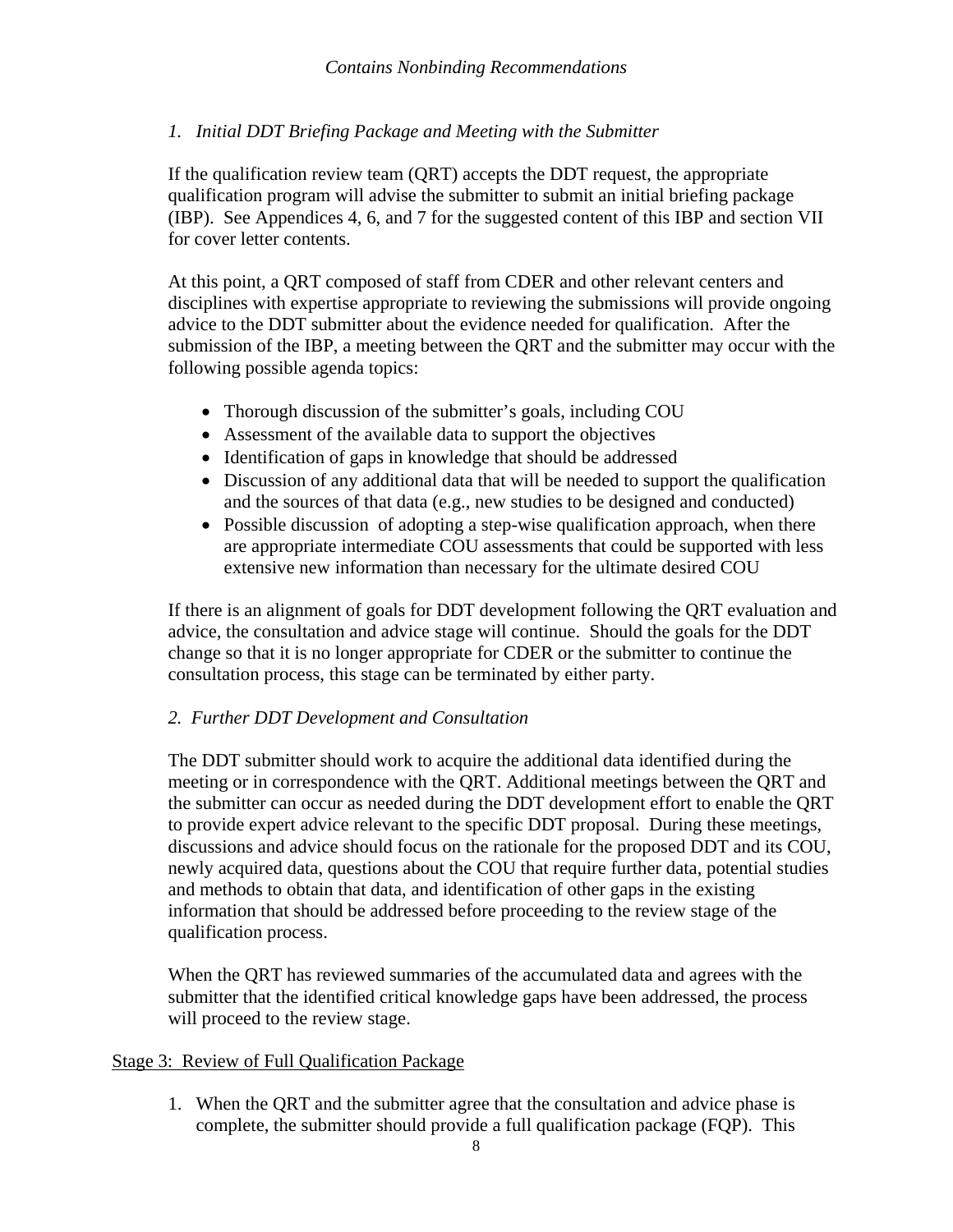submission should contain a complete and detailed description of the studies and analyses providing the evidence to justify qualification of the DDT for the intended COU. In most cases, submission of primary data from studies will be expected. The submitter should also provide a statement acknowledging that a summary of the information in the qualification package will be made public on FDA's DDT qualification Web page (see Section VI).

- 2. The qualification process enters the review stage when CDER determines that the data in the FQP are sufficiently complete for review. The submitter will be notified when the review stage starts.
- 3. The QRT will review the FQP, discuss the project at internal meetings, and arrive at a QRT qualification recommendation. The QRT will interact with the submitter during the review if clarification is needed about particular aspects of the qualification package or to request additional information. Individual discipline reviews and a combined executive summary review document for the qualification recommendation will be prepared by members of the QRT. In the case of complex or controversial DDT development programs, the QRT may choose to hold public discussions (e.g., workshops, conferences, or other forms of public forums).
- 4. The discipline reviews will be provided to the participating FDA centers/offices for further discussion and concurrence.
- 5. If the review and decision-making process results in a CDER recommendation to qualify the DDT, a statement of qualification summarizing the qualification recommendation will be posted on FDA's Guidance Web page (see section VI). Although the submitter will have proposed a specific COU, the COU that receives qualification will be determined by what is supported by the submitted data.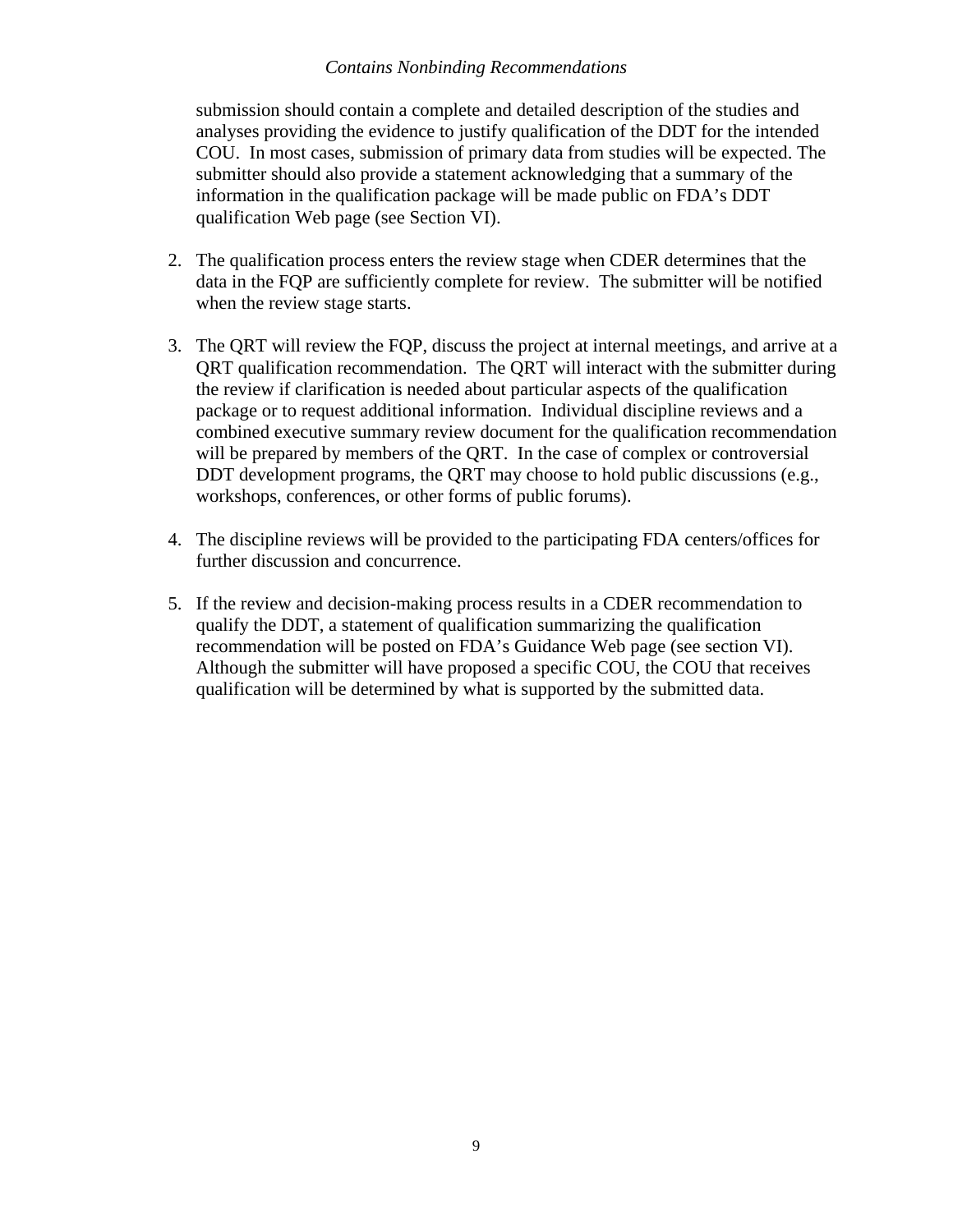#### <span id="page-12-0"></span>**VI. PROCEDURES FOR MAKING RECOMMENDATIONS PUBLIC**

When submitters enter the qualification process, they agree that the qualified DDT will be made publicly available for use in drug development programs in the specified COU. CDER qualification of a DDT will not displace intellectual property, copyrights, or ownership rights.

To make information about DDT qualification recommendations available to the public, CDER intends to use the following process:

- 1. A letter regarding the qualification recommendation will be sent to the submitter.
- 2. New DDT qualification recommendations will be developed and posted on the Internet on FDA's guidances Web page in the section titled Qualified Drug Development Tools.
- 3. A link to the qualification recommendations will also be posted on the DDT qualification programs Web page. The DDT qualification programs Web page will also contain supporting documentation (DDT reviews and Executive Summary) for DDT qualification recommendations.
- 4. Newly posted draft and final qualification recommendations will be announced in the New/Revised/Withdrawn list, which is posted on the FDA Drugs guidance page.
- 5. FDA will issue a notice in the *Federal Register* announcing the availability of new and/or revised (draft) qualification recommendations and final qualification recommendations and identifying a comment period for the draft recommendations.
- 6. Comments received on draft DDT qualification recommendations will be considered carefully when developing final qualification recommendations.
- 7. The qualification recommendations will be revised as new scientific information becomes available to ensure that the most up-to-date DDT information is available to the public, as appropriate.

#### **VII. PROCEDURES FOR SUBMITTING CORRESPONDENCE AND DOCUMENTS**

Standards Consortium (CDISC)) when submitting these data for review.<sup>17</sup> All DDT correspondence and documents submitted to FDA should be transferred to either a compact disc (CD) or optical disc storage media format (e.g., DVD) and accompanied by a paper copy cover letter (see cover letter elements below). The cover letter should also be included in the electronic media. The paper copy cover letter and electronic media should be submitted to CDER's Central Document Room at 5901-B Ammendale Road, Beltsville, MD 20705-1266. Primary data from the studies can be submitted as appropriate. Submitters are strongly encouraged to consider the use of relevant data standards (e.g., Clinical Data Interchange

 $\overline{a}$ 

 $17$  For submission and review purposes, these electronic data should conform to the requirements described in the *Study Data Specifications* document

missions/UCM312964.pdf. http://www.fda.gov/downloads/Drugs/DevelopmentApprovalProcess/FormsSubmissionRequirements/ElectronicSub missions/UCM312964.pdf. 10<br>10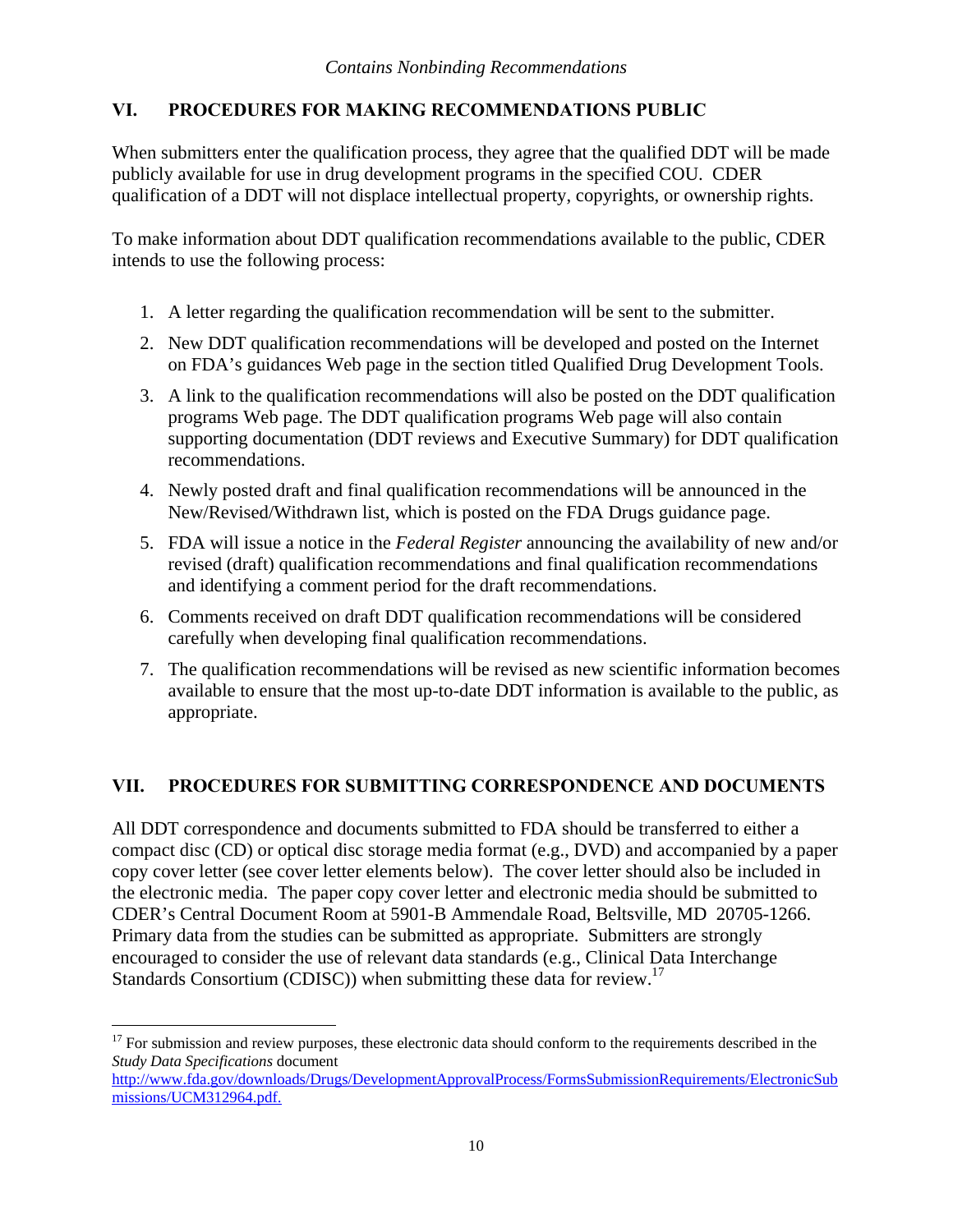The cover letter should contain the following elements:

- 1. Date:
- 2. Subject: (in bold print) DDT QUALIFICATION SUBMISSION
- 3. DDT Type: (in bold print), (i.e., BIOMARKER, CLINICAL OUTCOME ASSESSMENT, or ANIMAL MODEL)
- 4. DDT Tracking Record Number: (in bold print), if previously assigned
- 5. Submission Type: (in bold print) (INITIATION or LETTER OF INTENT or INITIAL BRIEFING PACKAGE or CORRESPONDENCE or SUPPORTING DOCUMENT FOR CONSULTATION AND ADVICE STAGE or FULL QUALIFICATION PACKAGE.)
- 6. DDT Name(s): (in bold print): Identify the specific DDT (by name) that is being submitted
- 7. COU: Describe the intended use of the DDT (1 to 2 sentences)
- 8. Complete submitter contact information including name(s), affiliation, mailing address, email address, phone and fax numbers
	- Physical Media

For the most recent information on submitting physical media (e.g., CD-ROMs), see http://www.fda.gov/downloads/Drugs/DevelopmentApprovalProcess/FormsSubmissi onRequirements/ElectronicSubmissions/UCM163567.pdf.

Data Standards

CDER strongly encourages submitters to consider the use of data standards, starting as early as possible in the product development lifecycle, so that they are incorporated into the design, conduct, and analysis of studies. Study data standards for submissions to CDER can be found at the following location:

ents/ElectronicSubmissions/ucm248635.htm http://www.fda.gov/Drugs/DevelopmentApprovalProcess/FormsSubmissionRequirem ents/ElectronicSubmissions/ucm248635.htm<br>
11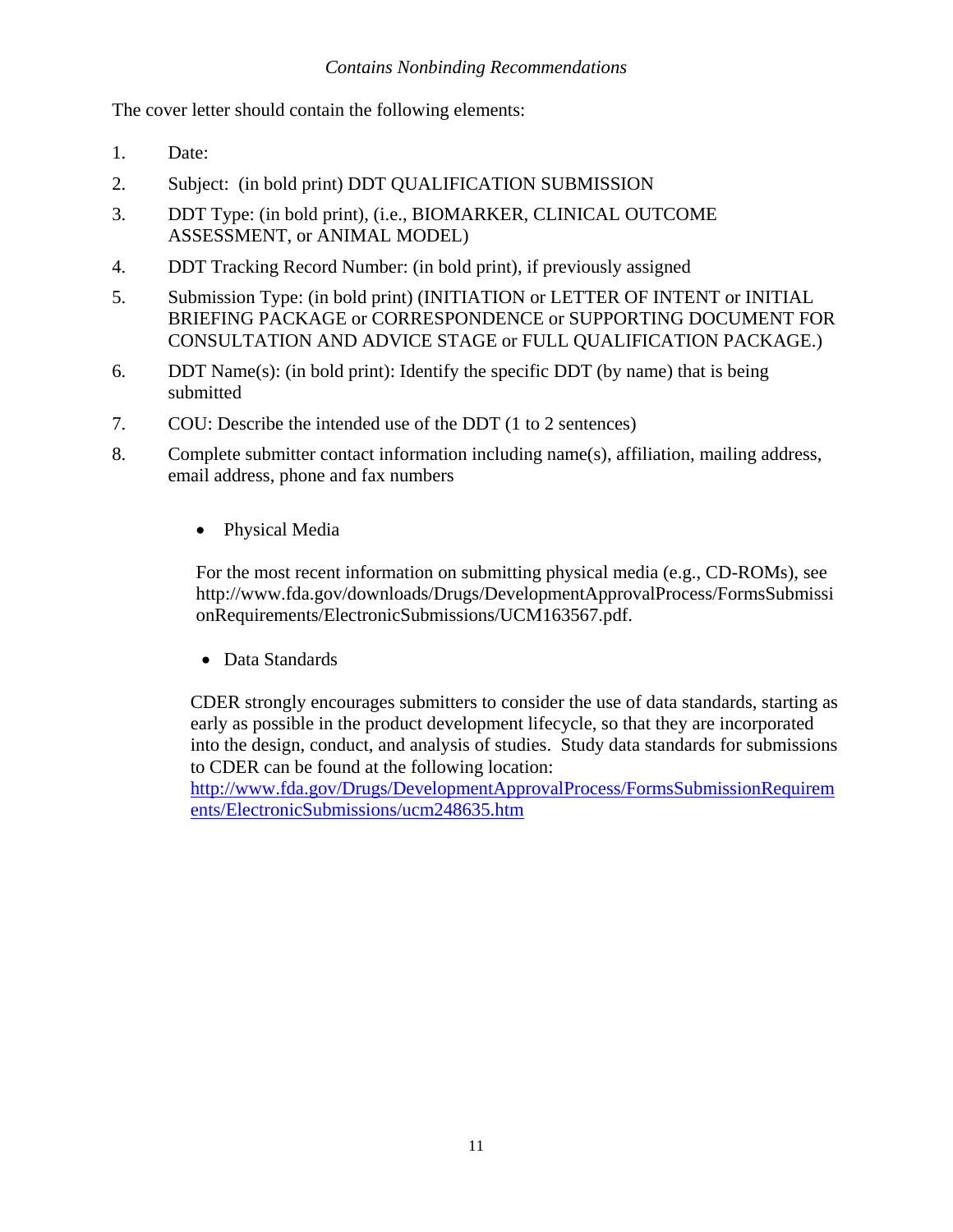#### **APPENDIX 1: QUALIFICATION PROCESS**

<span id="page-14-0"></span>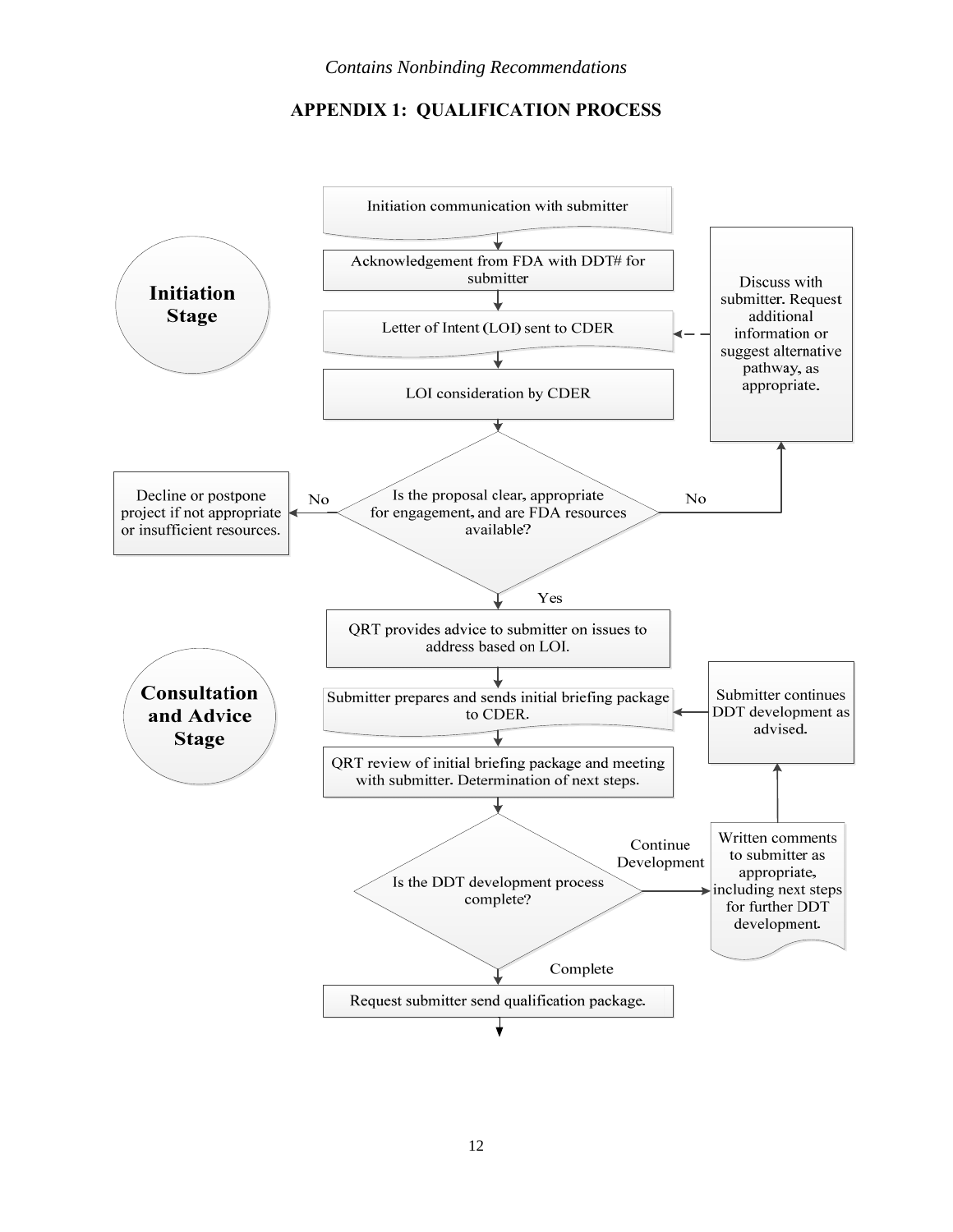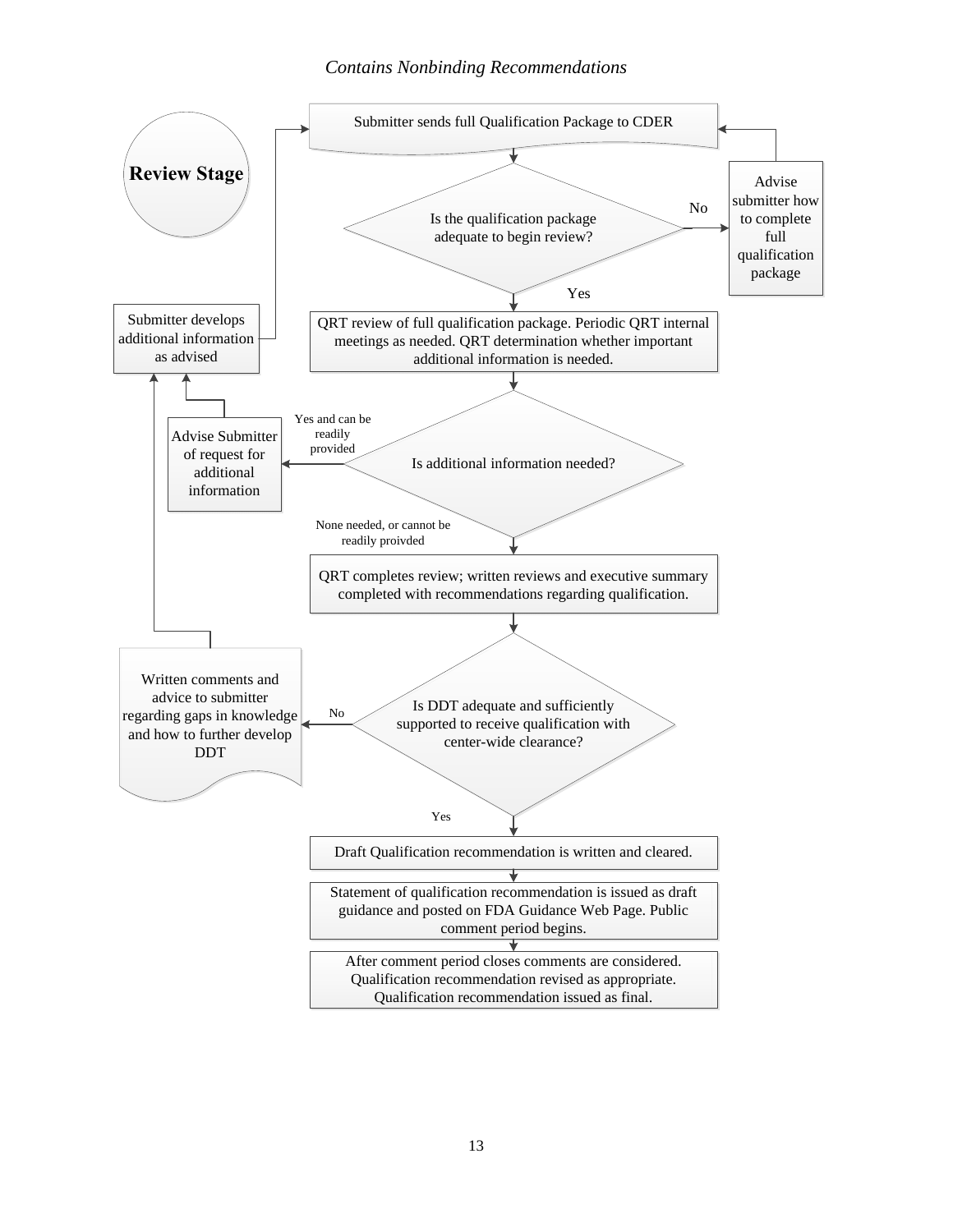#### **APPENDIX 2: BIOMARKERS ― ADDITIONAL CONSIDERATIONS**

<span id="page-16-0"></span>As described in section III of this guidance, biomarkers are measures that can help characterize baseline state, a disease process, or a response to a treatment. Thus, they can reflect physiological states, pharmacological responses, or disease characteristics or processes in animals or humans. Changes in biomarkers following treatment reflect a biological response to the product and may predict or identify safety problems related to a drug candidate or reveal a pharmacological activity expected to predict an eventual benefit from treatment.

Biomarkers include measurements that suggest the etiology of, susceptibility to, activity of, or progress of a disease. Alterations in biomarker measurements can indicate responses (favorable or unfavorable) to an intervention. The biomarker may reflect biological processes closely related to the mechanism of disease or processes substantially downstream from the primary disease processes. Biomarkers can be used to assess many different types of biological characteristics or parameters, including genetic composition, receptor expression patterns, radiographic or other imaging-based measurements, blood composition measurements (e.g., serum enzyme levels, prostate specific antigen), electrocardiographic parameters, or organ function (e.g., creatinine clearance, cardiac ejection fraction).

For purposes of this guidance, biomarkers that can be used in the process of drug development and considered for qualification include, diagnostic, prognostic, predictive, and pharmacodynamic biomarkers, as briefly described below. Of note, these categories are not mutually exclusive; that is, a biomarker could fit into more than one category. What follows are illustrative descriptors; they are not meant to suggest that biomarkers in these categories intended to be used in a specific therapeutic product development program must be qualified through the CDER Biomarker Qualification Program.

A *diagnostic* biomarker is a disease characteristic that categorizes a person by the presence or absence of a specific physiological or pathophysiological state or disease.

A *prognostic* biomarker is a baseline characteristic that categorizes patients by degree of risk for disease occurrence or progression of a specific aspect of a disease. A prognostic biomarker informs about the natural history of the disorder in that particular patient in the absence of a therapeutic intervention. It can be used as an *enrichment strategy*18 to select patients likely to have clinical events of interest or to progress rapidly.

A *predictive* biomarker is a baseline characteristic that categorizes patients by their likelihood of response to a particular treatment relative to no treatment. A predictive biomarker can be used as an enrichment strategy to identify a subpopulation likely to respond to a treatment intervention in a particular way. It may predict a favorable response or an unfavorable response (i.e., adverse event).

 $\overline{a}$ 

<sup>18</sup> See also the draft guidance, *Enrichment Strategies for Clinical Trials to Support Approval of Human Drugs and Biological Product*, issued in December 2012. Once finalized, this guidance will represent FDA's thinking on this topic.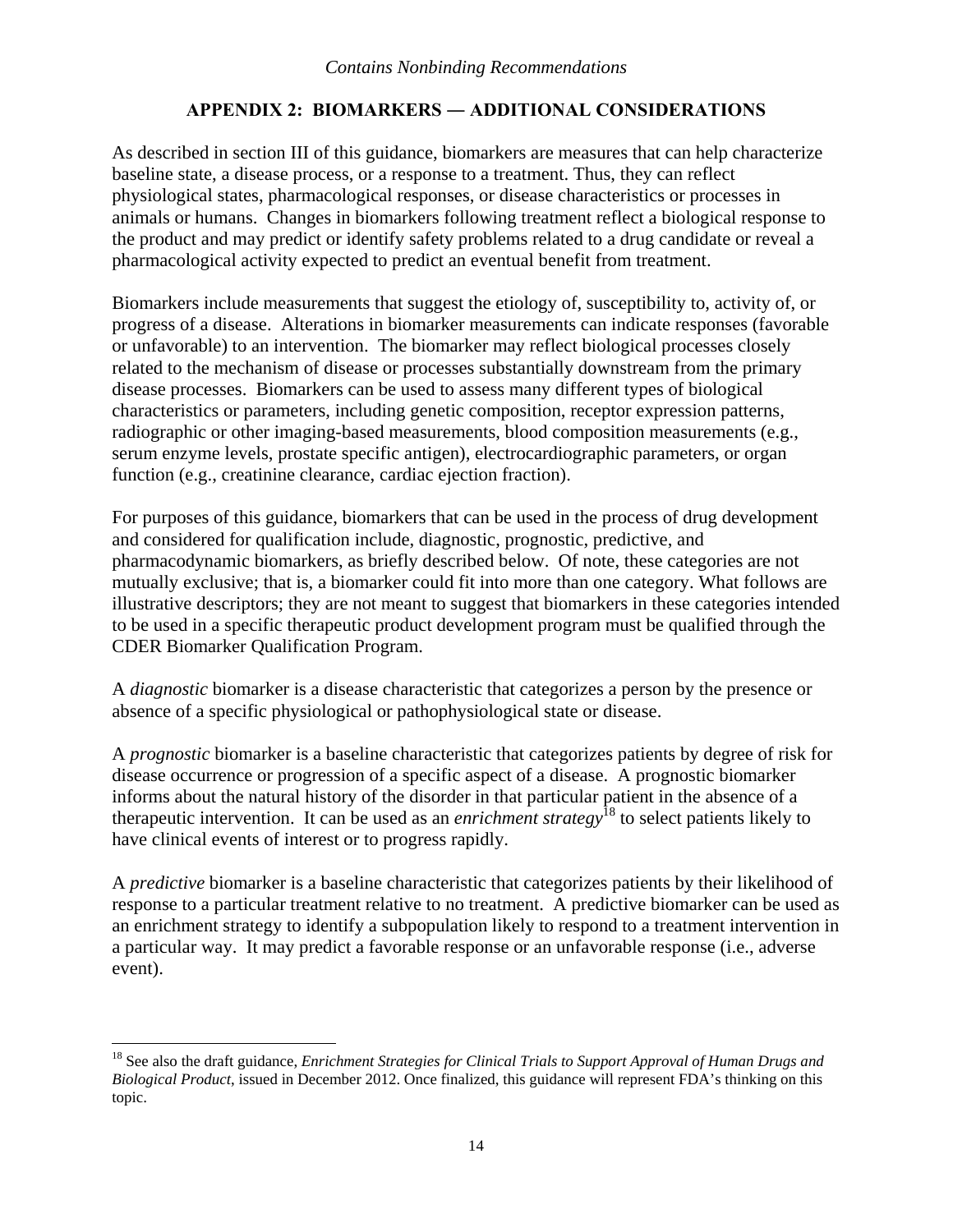A *pharmacodynamic* (or activity) biomarker is one for which a change in the biomarker shows that a biological response has occurred in a patient who has received a therapeutic intervention and for which the magnitude of the change is considered pertinent to the response. A pharmacodynamic biomarker may be treatment-specific or more broadly informative of disease response. Examples include:

- blood pressure
- cholesterol
- hemoglobinAlc (HbA1C)
- intraocular pressure
- radiographic measures

The specific clinical setting can determine how the biomarker is used and interpreted. A biomarker that might be monitored as a safety assessment to warn of toxicity in one setting might be used to monitor for the desired effect in another clinical setting (e.g., blood pressure, glomerular filtration rate, serum lipids). These biomarkers are often used during phase 2 studies to improve understanding of how to use a drug and guide selections of dose or regimen for testing in phase 3 studies. After extensive experience, sufficient knowledge of a particular clinical disorder and the biomarker's role in the disorder may accumulate to allow a few of these biomarkers to be used as surrogate endpoints (e.g., blood pressure, LDL cholesterol, HbA1C). Most pharmacodynamic biomarkers, however, are used to guide drug development and not as a basis for regulatory approval.

Because of the substantial risk of adversely affecting the public health if a biomarker is falsely accepted as a surrogate endpoint, robust scientific evidence is needed to justify qualification of a biomarker for use as a surrogate endpoint. There have been numerous biomarkers that represented plausible surrogate endpoints (e.g. reduced rate of ventricular premature beats following a heart attack, cardiac output in congestive heart failure, increased HDL cholesterol in patients with coronary artery disease). However, when tested in outcome trials, these biomarkers have failed to predict the expected clinical benefit. It has generally not been clear whether this represented an erroneous expectation of a relationship of the biomarker to the outcome or an unrecognized *off-target* effect of the drug. Qualification of a biomarker as a surrogate endpoint will inevitably occur far less frequently than qualification of a biomarker for other uses.

#### *Using Biomarkers in Drug Development Programs*

Biomarkers are commonly used in drug development programs, often based on accumulated experience, and many are also commonly used in clinical practice. Biomarkers are commonly used in drug development as safety assessments to identify a toxic response in a patient, often before it becomes clinically evident (e.g., electrolytes, liver enzymes, renal function measures, muscle enzymes). Measures of physiologic state or function are also frequently used in drug development (e.g., blood pressure, ejection fraction, GFR). Similar measures are often used to evaluate candidate drugs in animal toxicology studies. As already noted, biomarkers can also be used for patient selection for clinical study enrollment or for stratification of patients during study randomization.

In some circumstances, a biomarker may identify a patient subpopulation that becomes the focus of clinical trials. These *prognostic biomarkers* can identify patients with a disease risk most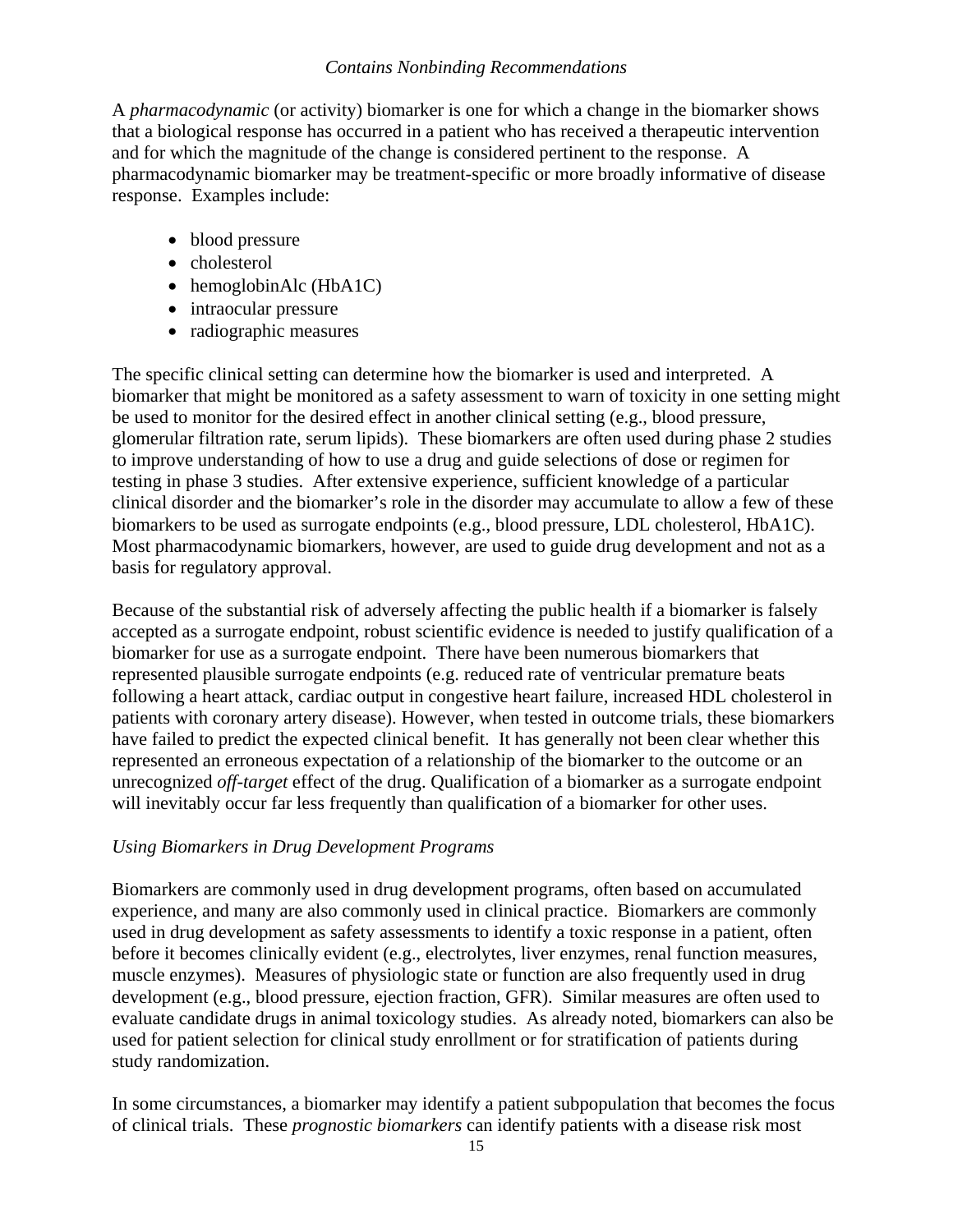suitable for an efficient drug development program (e.g., sufficiently high risk of a diseaserelated event such that reduction of the rate of the event can be shown in a clinical trial of practical size and duration; sufficiently low risk of a disease-related event to allow time for the drug to have an effect on the pathologic process before an event occurs). In other circumstances, a *predictive biomarker* can identify a patient subgroup that has a higher likelihood of benefit from the mechanism of action of the specific drug or a lower risk of an identified adverse effect of the drug. There are also cases when a biomarker, in the setting of a particular disease and the currently available therapies, can identify a subgroup for which there is no available therapy and in whom clinical trials can most rapidly evaluate the potential benefit of a new therapy.

In some cases, measurement of a biomarker will require administration of a drug product. For example measurement of an imaging biomarker may require administration of an imaging drug. Qualification of the biomarker is distinct from marketing approval of the imaging drug. When the imaging drug is already approved and the biomarker use falls within the imaging drug's approved use, biomarker qualification efforts can proceed without need of an IND for the imaging drug. When the imaging drug is not already approved, the clinical studies supporting biomarker development will need to be performed under an IND.

Drug sponsors who choose to use a qualified biomarker may decide to use within their IND/NDA/BLA the same assays or methods that were used by the submitter to arrive at qualification, or they may choose to use an alternate assay. When planning to use a qualified biomarker, drug sponsors should identify within their IND/NDA/BLA which methodology or assay is proposed for use. If the methodology or assay is the same as was used to generate the data to support the qualification, no further information on the method or assay is needed. If a sponsor chooses an alternate assay or method the sponsor should provide the review division, via submission to the particular IND/NDA/BLA, information to support the conclusion that the alternate method or assay is similar to those that are known to support the qualified COU. This will most easily be accomplished when a comparison of performance on appropriate test samples is carried out with the new assay and the assay used in qualifying the biomarker. If that comparison can be adequately evaluated, the drug sponsor will not have to obtain additional evidence.

#### *Qualified Biomarkers in the Context of Regulated Diagnostics*

1

patients in clinical practice.<sup>19</sup> Most biomarkers (and some COAs) will be measured using a device to perform the actual measuring procedure. Examples include a biochemical assay of blood samples; a way to count cells of some specific phenotype in a blood or tissue sample; a pressure measuring device to measure blood pressure or intraocular pressure; imaging instrumentation or activity monitors. The analytical performance of the device will be considered during the evaluation of the DDT for qualification. In most cases, devices for clinical evaluation will have been (or will need to be) reviewed by FDA to be commercially marketed if they are to be used in management of

<sup>&</sup>lt;sup>19</sup> See also the draft guidance, *In Vitro Companion Diagnostic Devices*, issued in July 2011. Once finalized, this guidance will represent FDA's thinking on this topic.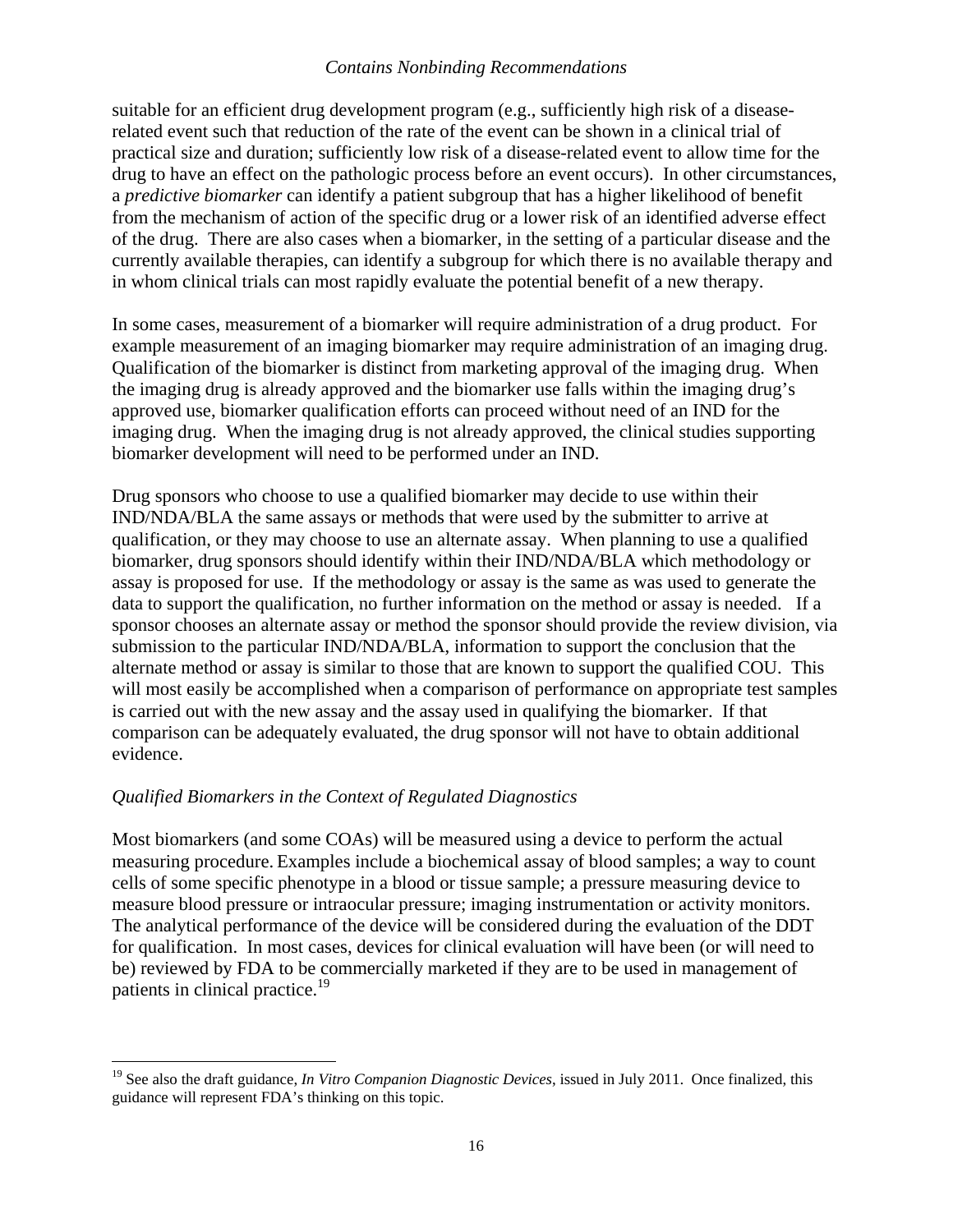Review of the device and authorization for its marketing is an entirely separate process from qualification. Devices for marketing approval are evaluated by CDRH/CBER to assess their ability to reliably and accurately measure the biomarker and assess whether the device provides clinically useful information when used as intended. DDTs being considered for qualification, however, are intended to be conceptually independent of the specific device performing the measurement. Multiple devices that reliably and accurately measure a qualified DDT are expected to yield the same results. Thus, although a DDT cannot become qualified without a reliable means of measuring it, FDA clearance of a measurement device does not imply that what it measures has been demonstrated to have a qualified use in drug development and evaluation. Data from studies designed to show that a DDT has a clear role in drug development will be requested from submitters to establish qualification. Conversely, qualification of a DDT does not imply that a specific device used in the qualification process has automatically been reviewed for commercial use. The commercial marketing for clinical use of the device requires submission to, and review by, CDRH/CBER. Qualification of any DDT by CDER does not create an indication for any medical device and does not allow for approved marketing of such a device for the qualified use.

#### *Context of Use Statement in the Biomarker Qualification Process*

This section provides guiding principles for formulating a **COU** statement for biomarkers being proposed for qualification through CDER's Biomarker Qualification Program (BQP). As illustrated in Figure 1, a COU statement contains a concise biomarker **use statement** and a comprehensive description of conditions for the biomarker to be used in the qualified setting, termed the **conditions for qualified use**.

#### **Figure 1. Appropriately Constructed Context of Use**



- **Use statement.** The use statement should be concise and include the name and identity of the biomarker(s) and purpose for use in drug development.
- **Conditions for qualified use.** The conditions for qualified use should contain a comprehensive description of conditions for the biomarker to be used in the qualified setting.

Some of the elements that should be captured in formulating a clear and comprehensive COU statement are provided in Table 1 (see below).

Elements of the COU statement, in particular the conditions for qualified use, may not be fully determined when the letter of intent (LOI) is submitted. Nonetheless, submitters should make the COU statement as comprehensive and clear as possible at the time of initiating interactions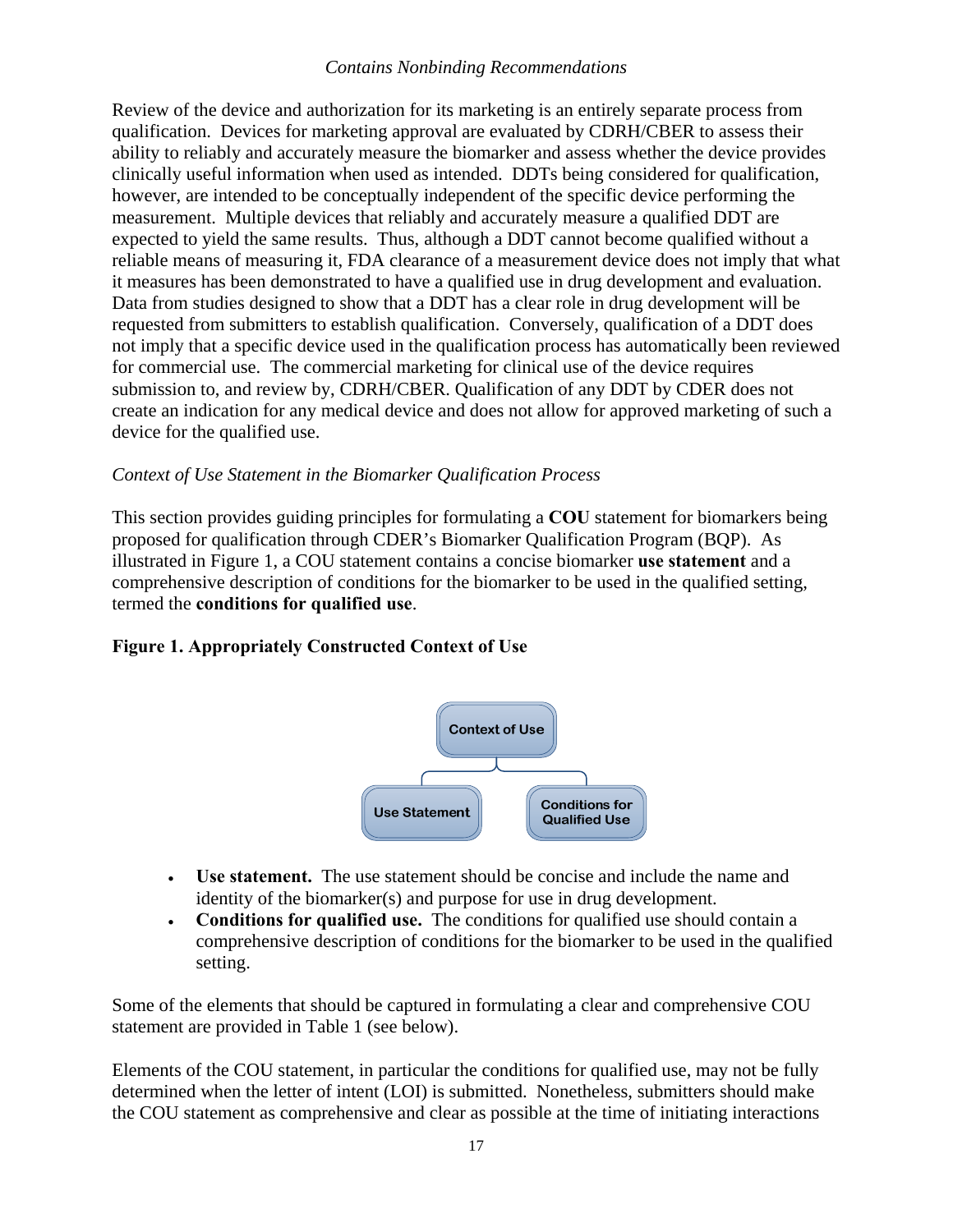with the BQP. Submitters should begin to consider major parameters that might constitute conditions for qualified use in a final (qualified) COU when formulating their initial COU statement for the LOI. Elements of the COU statement that will need further determination, as knowledge about the biomarker develops, should be identified early in the qualification process. The COU statement generally is refined and clarified during the consultation and advice stage of the biomarker qualification process through discussions between submitters and CDER. A welldeveloped COU statement can greatly streamline these interactions in the consultation and advice stage of the qualification process. The biomarker QRT's understanding of the intended COU is of utmost importance in guiding discussions between FDA reviewers and submitters on what evidence is needed to support biomarker qualification.

|                | Elements of COU                                                                                                  | Examples                                                                                                                                                                                                                                                                                                                                                                                                                                                                                                                                                                 | <b>Notes</b>                                                                                                                                                                                                                                                                                                                                                                                                                                                              |
|----------------|------------------------------------------------------------------------------------------------------------------|--------------------------------------------------------------------------------------------------------------------------------------------------------------------------------------------------------------------------------------------------------------------------------------------------------------------------------------------------------------------------------------------------------------------------------------------------------------------------------------------------------------------------------------------------------------------------|---------------------------------------------------------------------------------------------------------------------------------------------------------------------------------------------------------------------------------------------------------------------------------------------------------------------------------------------------------------------------------------------------------------------------------------------------------------------------|
|                | statement                                                                                                        |                                                                                                                                                                                                                                                                                                                                                                                                                                                                                                                                                                          |                                                                                                                                                                                                                                                                                                                                                                                                                                                                           |
| 1              | Identity of the biomarker                                                                                        | - Specific type of radiologic exam<br>with specific imaging modalities (e.g.,<br>MRI, PET, Doppler)<br>- Specific substance/analyte in<br>physiologic fluid<br>- Specific genomic biomarker                                                                                                                                                                                                                                                                                                                                                                              | The term biomarker may refer to a<br>single biomarker with a single,<br>specific COU, or to a composite<br>biomarker that is made up of<br>several individual biomarkers<br>combined in a stated algorithm to<br>reach a single interpretation.<br>A COU applies to the composite<br>biomarker as a unified entity.<br>Individual components of the<br>composite biomarker do not have<br>separate COUs unless they are<br>intended for use as stand-alone<br>biomarkers. |
| $\overline{2}$ | Aspect of the biomarker<br>that is measured and the<br>form in which it is used for<br>biological interpretation | - Specific aspect of radiologic findings<br>such as lesion number, volume,<br>diameter, area, perimeter or other<br>characteristics (e.g., tumor volume).<br>- A specific measure of organ size<br>- Serum level of an analyte; possibly<br>also specified in relation to time (e.g.,<br>at a specific time, steady-state, AUC,<br>post-treatment minus pre-treatment)<br>- Used in graded measurement form or<br>after threshold categorization (e.g.,<br>change relative to a reference such as<br>baseline, historical control, or normal<br>range, or X-fold change) | Certain biomarkers may require<br>explicit temporal statements such<br>as the window of measurement<br>time if applicable.<br>Specify the mode(s) of<br>measurement when applicable<br>(e.g., MRI, PET, and ultrasound).<br>Specific physiologic fluid/tissue or<br>site of sampling may need to be<br>noted (e.g., plasma, serum, urine,<br>saliva, sweat, cerebral spinal fluid<br>$(CSF)$ ).                                                                           |

#### **Table 1. Elements of the COU Statement for Biomarker Qualification\***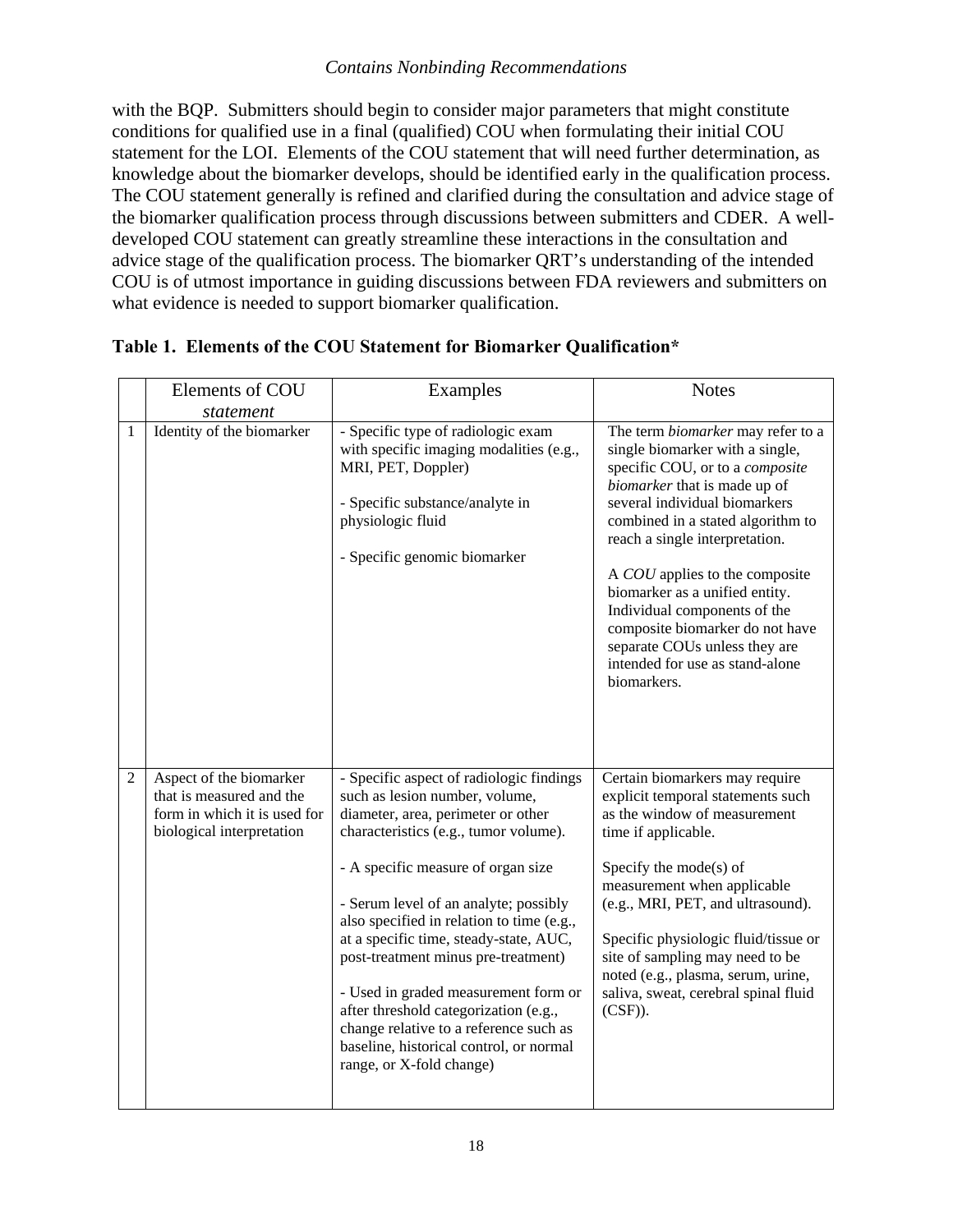|                | Elements of COU                                                 | Examples                                                                                                                                                                                                                                                                    | <b>Notes</b>                                                                                                                                                                                                                                                                                                             |
|----------------|-----------------------------------------------------------------|-----------------------------------------------------------------------------------------------------------------------------------------------------------------------------------------------------------------------------------------------------------------------------|--------------------------------------------------------------------------------------------------------------------------------------------------------------------------------------------------------------------------------------------------------------------------------------------------------------------------|
|                | statement                                                       |                                                                                                                                                                                                                                                                             |                                                                                                                                                                                                                                                                                                                          |
| 3              | Species and characteristics<br>of animal or subjects<br>studied | - Animal species or range of species<br>- For each species, important<br>characteristics (e.g., strain, age, sex,<br>disease model, healthy)<br>- Human and important characteristics<br>(e.g., age, race/ethnicity, sex, disease,<br>healthy, genotype, disease phenotype) | Provide the relevant details needed<br>to understand the target species,<br>group of species, or patients for<br>which biomarker qualification is<br>sought.<br>Certain qualified biomarkers may<br>apply specifically to a sub-set of<br>individuals or strain of the species<br>studied. If so, this sub-set or strain |
|                |                                                                 |                                                                                                                                                                                                                                                                             | should be specified in the COU<br>statement.                                                                                                                                                                                                                                                                             |
| $\overline{4}$ | Purpose of use in drug<br>development                           | - Demonstration of absence of toxicity<br>(nonclinical or clinical).<br>- Demonstration of organ toxicity<br>without performing extensive<br>histopathology (nonclinical<br>biomarkers)<br>- Evaluation of exposure-response                                                | A general description of this<br>element will usually be a part<br>(explicit or implicit) of the use<br>statement component of the COU<br>statement. In addition, a more<br>precise description may be<br>included in the conditions for<br>qualified use section.                                                       |
|                |                                                                 | - Use in clinical study subject<br>enrollment or randomization (e.g.,<br>diagnostic, enrichment, stratification)                                                                                                                                                            | For many biomarkers, this will be<br>the biological interpretation of the<br>biomarker measurement, and that<br>interpretation is then applied to<br>make the decision described for<br>element #6.                                                                                                                      |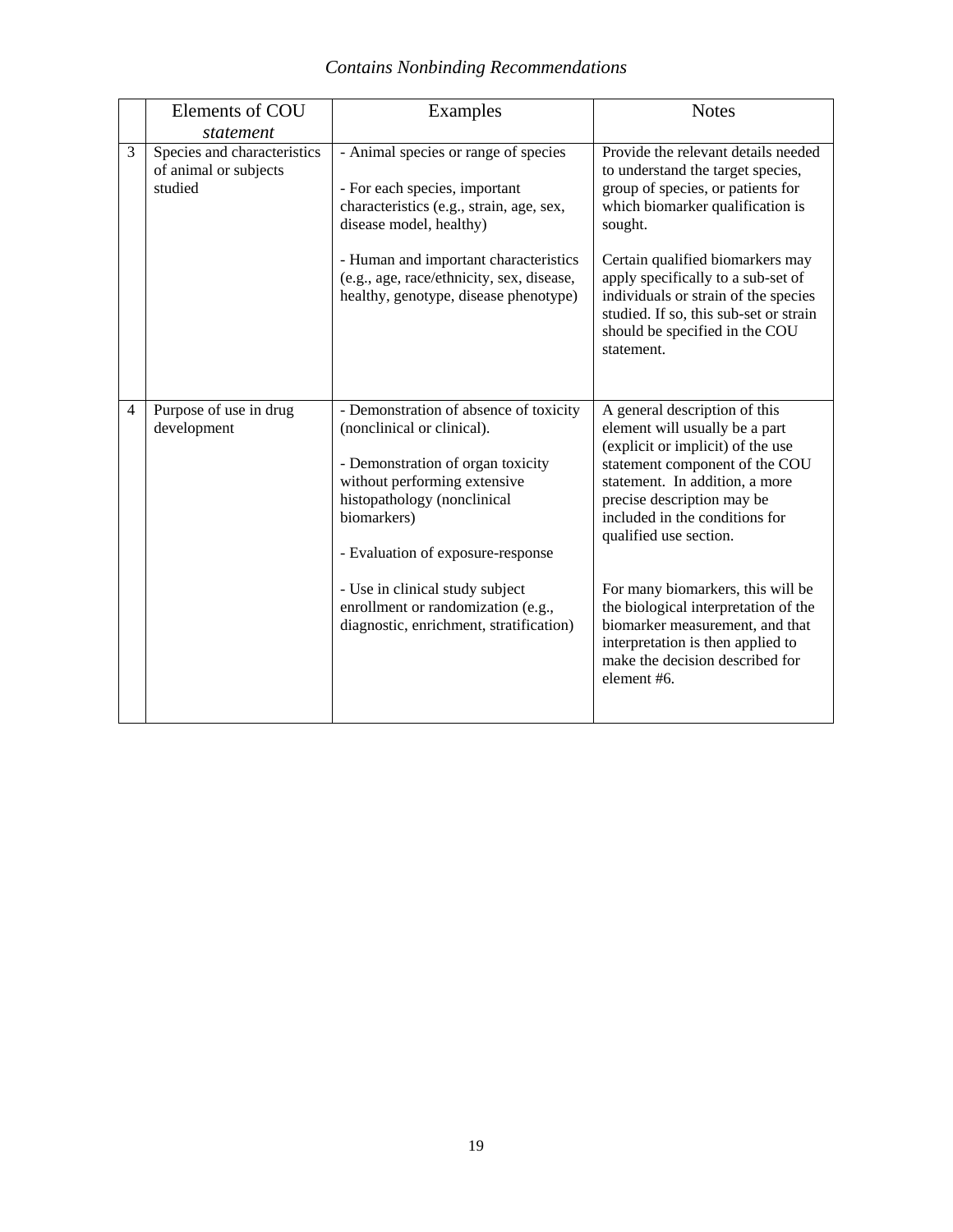|   | Elements of COU<br>statement                                    | Examples                                                                                                                                                                                                                                                                                                                                                                                                                                                                                                                                                                                                                                                                                                                                                                                                | <b>Notes</b>                                                                                                                                                                                                                                                                        |
|---|-----------------------------------------------------------------|---------------------------------------------------------------------------------------------------------------------------------------------------------------------------------------------------------------------------------------------------------------------------------------------------------------------------------------------------------------------------------------------------------------------------------------------------------------------------------------------------------------------------------------------------------------------------------------------------------------------------------------------------------------------------------------------------------------------------------------------------------------------------------------------------------|-------------------------------------------------------------------------------------------------------------------------------------------------------------------------------------------------------------------------------------------------------------------------------------|
| 5 | Drug development<br>circumstances for applying<br>the biomarker | - Nonclinical:<br>determination of "no observable<br>adverse effect level" (NOAEL)<br>for a specific toxicity when<br>prior toxicology studies did not<br>identify a NOAEL with<br>adequate precision;<br>selection of the best drug<br>candidate among several drug<br>candidates based upon a specific<br>toxicity;<br>demonstration of activity of the<br>drug on the disease<br>pathophysiology (via an animal<br>disease model)<br>- Clinical:<br>selection of doses to take into<br>phase 3 study (i.e., apply<br>biomarker in dose finding<br>studies intended to predict<br>efficacy);<br>ensuring patient safety in dose<br>escalation safety studies;<br>demonstration of activity of the<br>$\bullet$<br>drug on the disease<br>pathophysiology (i.e., clinical<br>proof-of-concept studies) | Describe the situation in drug<br>development when application of<br>the biomarker improves the drug<br>development process. This might<br>be a description of a type of<br>problem that arises in drug<br>development and for which the<br>biomarker enables making a<br>decision. |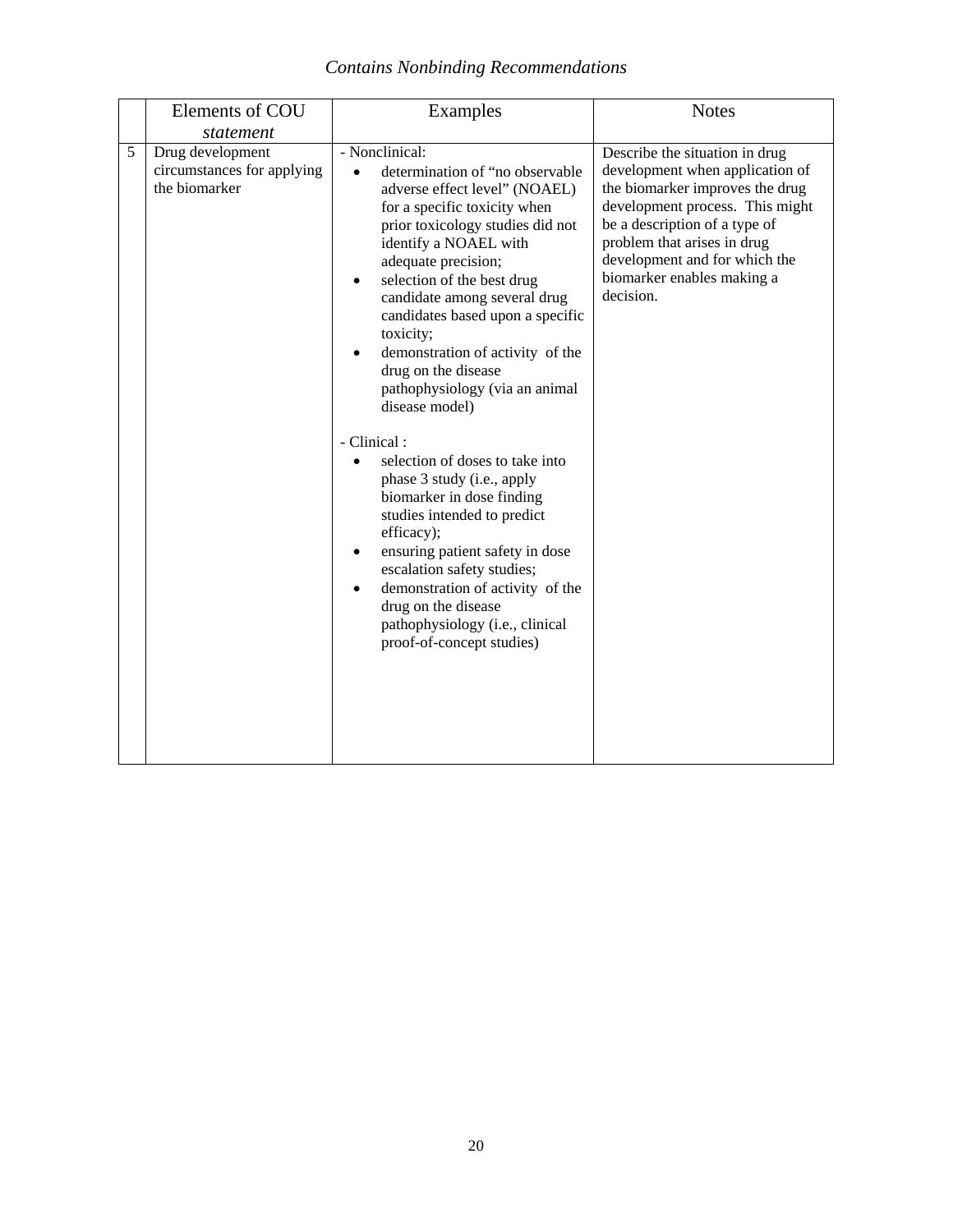|   | Elements of COU                                             | Examples                                                                                                                                                                                                                                                                                                                              | <b>Notes</b>                                                                                                                                                                                                                                                                                               |
|---|-------------------------------------------------------------|---------------------------------------------------------------------------------------------------------------------------------------------------------------------------------------------------------------------------------------------------------------------------------------------------------------------------------------|------------------------------------------------------------------------------------------------------------------------------------------------------------------------------------------------------------------------------------------------------------------------------------------------------------|
|   | statement                                                   |                                                                                                                                                                                                                                                                                                                                       |                                                                                                                                                                                                                                                                                                            |
| 6 | Interpretation and<br>decision/action based on<br>biomarker | - Biomarker levels above N indicate<br>cellular injury in [organ X]. The<br>NOAEL level is below the exposure in<br>which the signal was observed and<br>should be used in determining starting<br>doses in clinical studies<br>- Biomarker levels above N indicate a                                                                 | This element of the COU statement<br>defines the interpretation that is<br>drawn from measurement of the<br>qualified biomarker and the effect<br>of that interpretation on the drug<br>development program.<br>For composite biomarkers, the                                                              |
|   |                                                             | physiologic response has occurred, and<br>the drug compound can be advanced<br>for development<br>- The absence of biomarker levels                                                                                                                                                                                                   | algorithm used to combine<br>components leads to a single<br>interpretation, and that single<br>interpretation is applied to<br>decision-making and has an effect                                                                                                                                          |
|   |                                                             | above N indicated no significant organ<br>injury has occurred, and the drug                                                                                                                                                                                                                                                           | on the drug development program.                                                                                                                                                                                                                                                                           |
|   |                                                             | candidate(s) with this profile can be<br>advanced for further development                                                                                                                                                                                                                                                             | For some biomarkers, the decision<br>(drug development action) cannot<br>easily be separated from the                                                                                                                                                                                                      |
|   |                                                             | - The absence of biomarker levels<br>above N indicate no significant organ<br>injury has occurred, and dosing may<br>continue in such patients                                                                                                                                                                                        | description of the purpose and<br>circumstances of use or the<br>interpretation of the biomarker, and<br>two or more of these elements<br>would be combined in phrasing the<br>appropriate condition of use (i.e.,<br>there may not be separate<br>statements for each of these<br>elements in all cases). |
|   |                                                             | - Patients with biomarker levels greater<br>than N are expected to have an<br>endpoint event rate of approximately Y<br>or greater and should be enrolled in the<br>clinical study                                                                                                                                                    |                                                                                                                                                                                                                                                                                                            |
|   |                                                             | - Patients with the biomarker positive<br>for the presence of Z have at least a N-<br>fold greater risk of an adverse response<br>to drugs acting via mechanism of<br>action Y and should not be enrolled in<br>clinical studies (or, if the biomarker is<br>a response biomarker, such patients<br>should have dosing discontinued). |                                                                                                                                                                                                                                                                                                            |

\* Table 1 is a guide to the elements of COU statement but should not be the format for submission of the COU statement. A COU statement can be formatted in paragraph form, or as a use statement plus conditions for qualified use as a list.

Not all elements in the table are relevant for every biomarker. In addition, the COU statement does not need to have all the elements in the same order as the table. The elements listed in Table 1 should be incorporated on an as-needed basis for the respective COU statement. This list of elements is also not intended to be exhaustive. Some biomarkers have other elements, such as drug classes/categories (e.g., drugs that activate a specific receptor or that cause toxicity by a given mechanism) that may need to be included as part of the COU statement to ensure clarity. Submitters should include these as needed.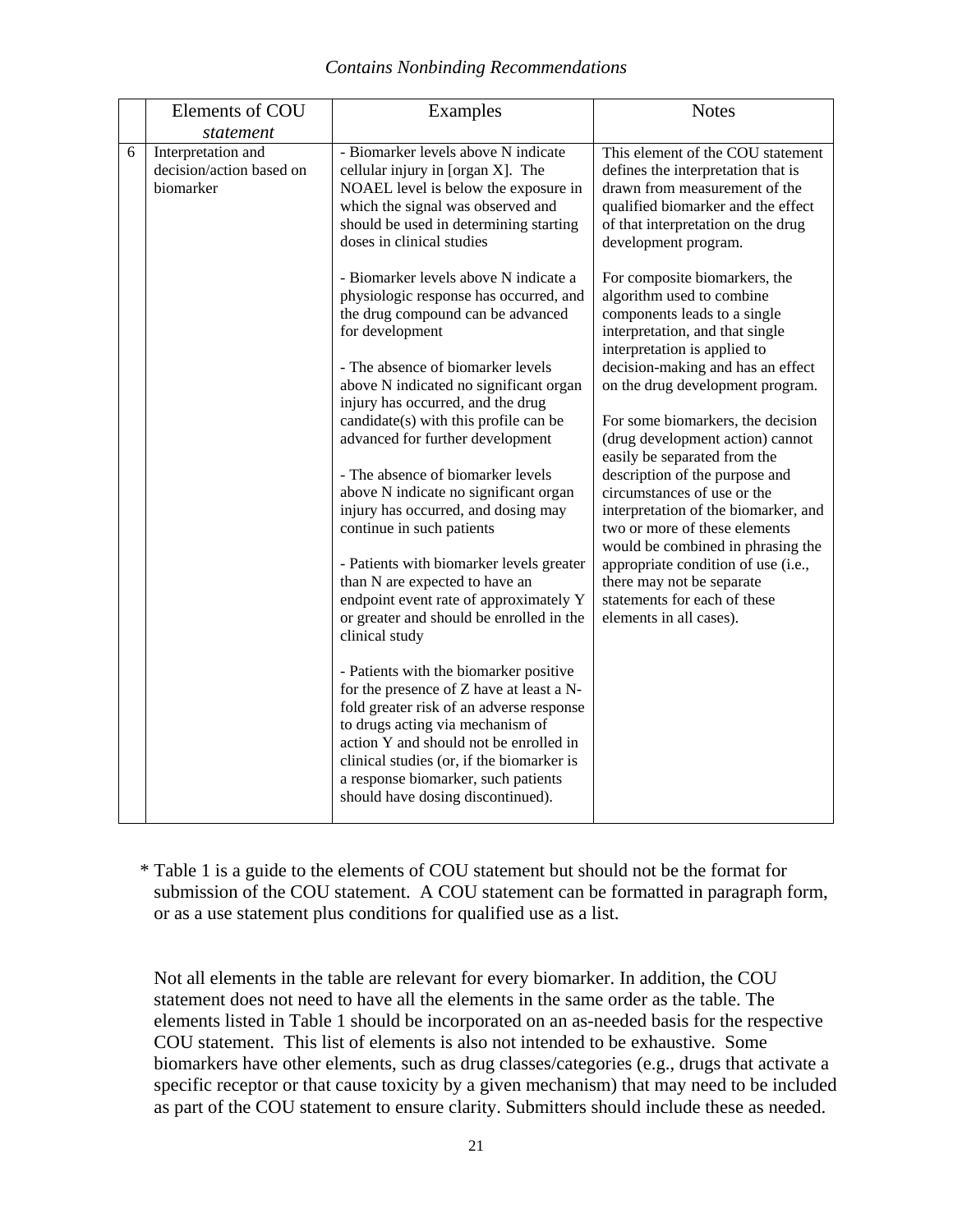#### **Important Considerations in Constructing a COU Statement**

The *initial COU statement* is written as the use statement plus the conditions for qualified use (see figure 1) for which the submitter proposes they have or will obtain the evidence to support. The COU will be refined as additional knowledge accumulates. The proposed COU statement can be modified during the consultation and advice stage based on the evidence.

The *use statement* will likely include the identity of the biomarker (or analyte), the general information provided by the biomarker and/or the overall utility in drug development. Some examples of the biomarker use statement are:

[Biomarker A] is a measure of non-clinical skeletal muscle toxicity for use in non-clinical safety assessments of drugs.

[Biomarker B] is a surrogate marker for clinical benefit of drugs used to treat [disease Y] for use as a basis for new drug approval.

[Biomarker C] is a prognostic marker of disease progression in patients with [disease Z] for use as an enrichment factor in [disease Z] treatment studies.

Some biomarkers may have multiple applications in a drug development program that relate to a single purpose of use that is not exclusively specific to any one of the applications. In this case, the decision or impact on the drug development program may be best conveyed with examples of the different specific applications.

The *conditions of qualified use* should describe how, in what animals or subjects, and in what kinds of studies, the biomarker will be applied in the future to be within the qualified COU and not how the biomarker was studied to support qualification. For example:

 The COU should *not* say "evidence to support the biomarker qualification came from dog toxicology studies of up to 7 days of exposure." Rather, it could say "[Biomarker X] can be used in dog toxicology studies of up to 7 days exposure" (if 7 days is the limit of qualification that was determined during the review stage).

*Mode of measurement* as part of the COU statement: The biomarker used in the qualified setting may be dependent upon the specific modality and method used for its measurement. These specifics will need to be adequately identified in the qualified conditions of use. For example:

A specific plasma protein as a biomarker would have been measured with one or more specific assay methods to provide the data reviewed during qualification. The information on qualified conditions of use should identify which assays were used and are known to provide accurate and precise measurements at the time of qualification. The information may provide the important performance parameters or any other assayrelated information that will assist users of the biomarker in evaluating whether an alternate assay is also adequate for the biomarker measurement.

An imaging biomarker is obtained using one or more imaging modalities (e.g., MRI, CT, ultrasound), and quantitative measurements assessed using specific methods (e.g., specific software packages). The information on qualified conditions of use should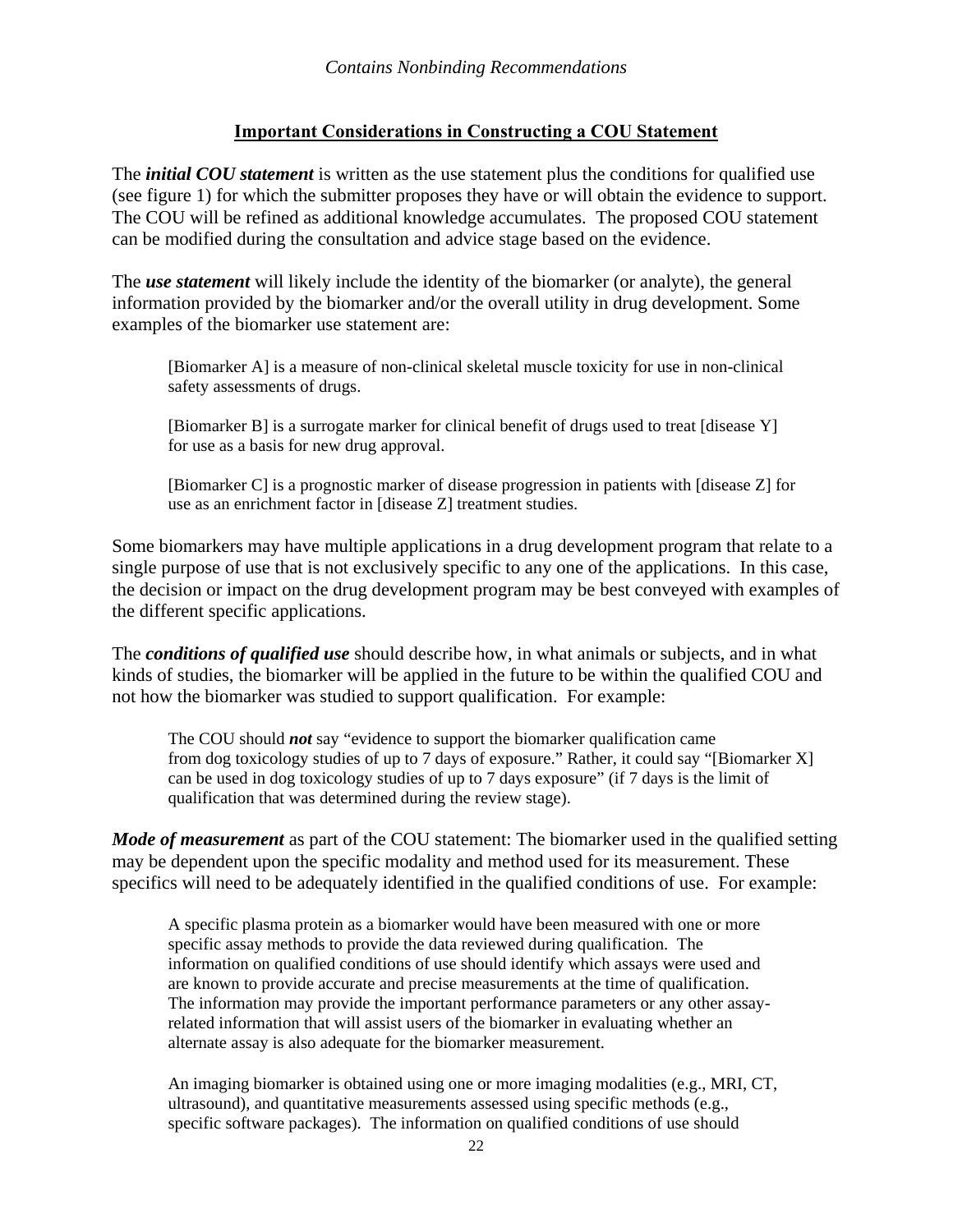identify which modalities and measurement methods are known to be adequate, and where possible, performance characteristics that enable an assessment of any future modality or software package as an alternative.

CDER strongly recommends that a decision-tree diagram be included. The statement of COU is often greatly clarified by including an explicit decision-tree diagram that illustrates the application of the biomarker(s) in the COU and includes the actions that would be taken based on the biomarker results.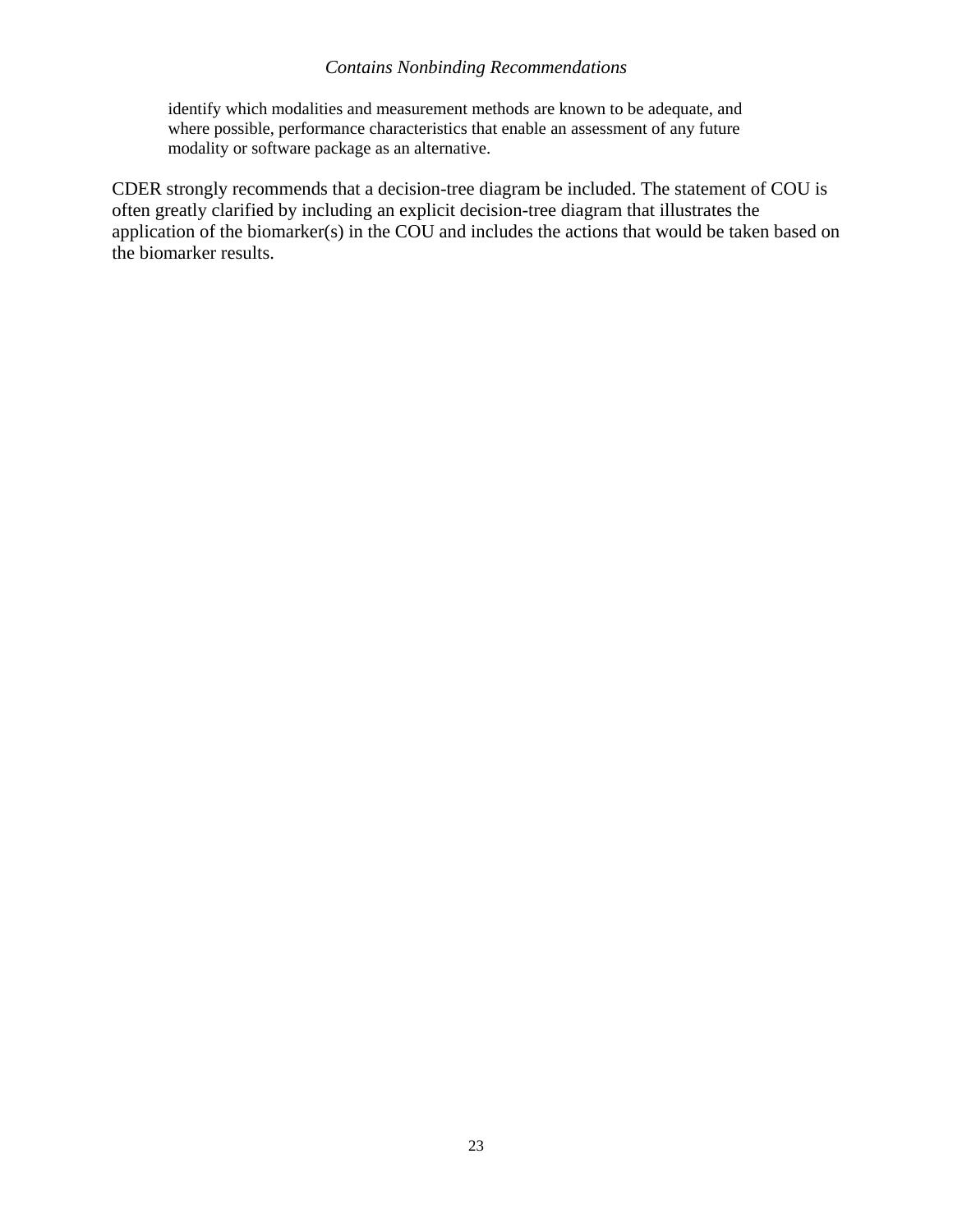#### <span id="page-26-0"></span>**APPENDIX 3: LETTER OF INTENT TO PROPOSE BIOMARKER QUALIFICATION**

The biomarker qualification letter of intent (LOI) should be accompanied by a cover letter (see section VII) and should include the following information:

1. Administrative structure

Description of the submitter including, but not limited to, principal investigator(s), working group member(s), institutions, and contact information not contained within the cover letter

- 2. Biomarker qualification overview
	- a. Introduction
	- b. Clear identification of the biomarker and a brief description of how it is measured
	- c. Proposed COU (see Appendix 4)
	- d. High-level description (1 to 2 pages in length) of the important current knowledge related to the COU. This description should provide a data overview that supports the use of the biomarker for the proposed COU.
	- e. A brief overview of the data the submitter plans to obtain from ongoing or future studies to further support the biomarker for the proposed use
	- f. Indication of whether there are plans to submit the biomarker to other regulatory agencies for qualification
- 3. Process-related questions for CDER (provision of scientific questions may be deferred to submission of the initial briefing package)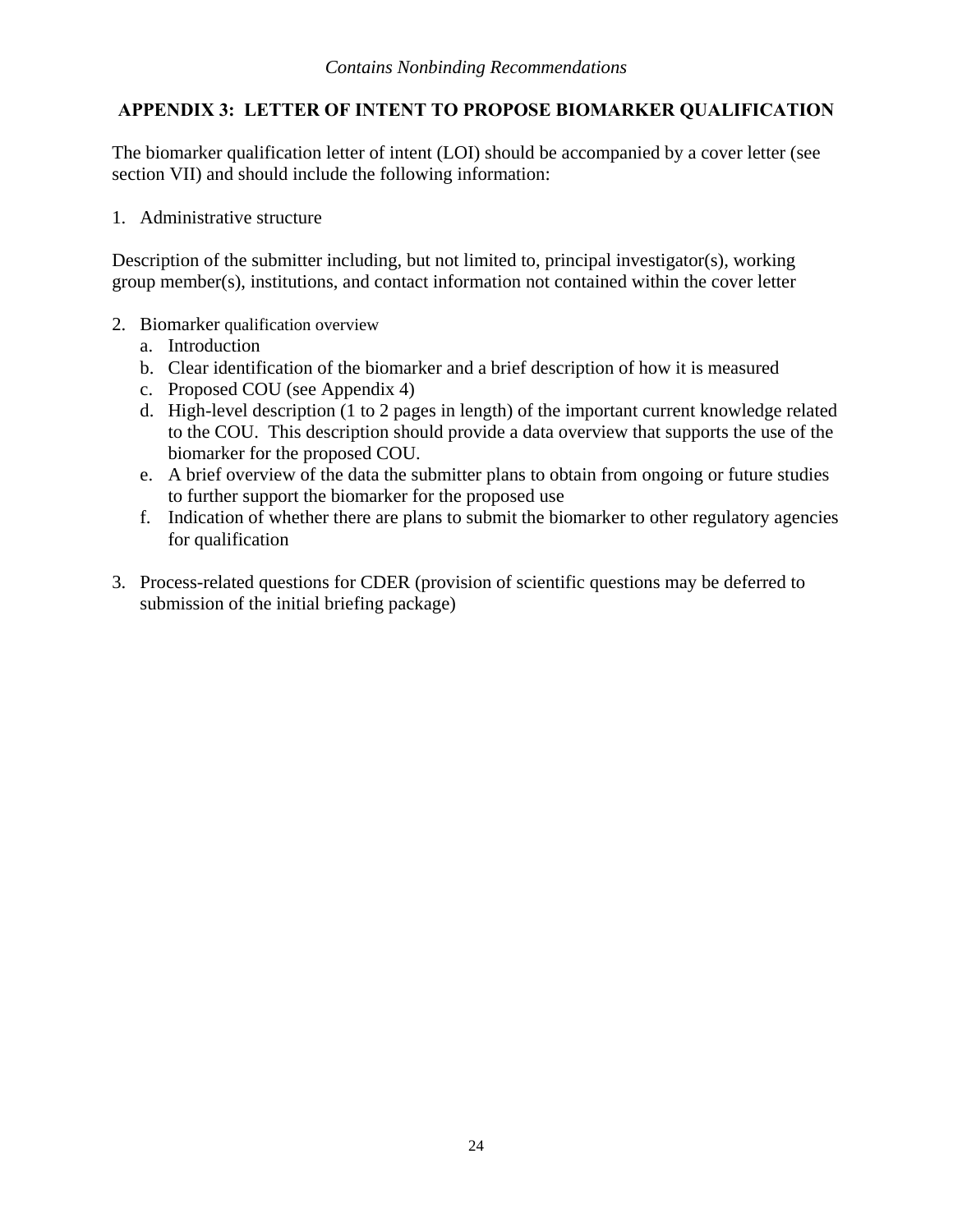# <span id="page-27-0"></span>**APPENDIX 4: BIOMARKER QUALIFICATION INITIAL BRIEFING PACKAGE**

The biomarker qualification initial briefing package (IBP) should include the following sections. As is the case for all submissions to the Biomarker Qualification Program, a cover letter (refer to section VII) should also be included.

#### 1. Introduction and overview

This should include a concise description of the disease and/or experimental setting in which the biomarker would be used, a description of the biomarker and the rationale for its use in drug development as intended in the proposed COU.

The introduction should briefly summarize important characteristics and knowledge of the biomarker, including;

- Strengths and limitations (e.g., comparison with relevant standard methods when available, presence/absence of information on pertinent species/population)
- Whether it is a single or composite biomarker. If a composite biomarker, identify its components, the rationale or method through which these were selected and the algorithm for how the components are combined into a unified composite biomarker.
- Objective and design of the existing studies supporting its use, such as prospective versus retrospective study design, cohort study versus case-control study, study comparators, if applicable, and sample size
- An assessment of expected benefits arising from the use of the biomarker
- Identification of unresolved issues and a brief description of plans to resolve them<br>2. Proposed COU statement in the biomarker qualification process
	-
	- 3. Current knowledge regarding the biomarker and support for the proposed use

An overall discussion should include an integrated analysis of the existing relevant study results, including interpretation of how the biomarker performance supports its use in the proposed context.

This discussion should be followed by identification of specific issues regarding the biomarker and the evidence currently available. Study synopses of existing studies (nonclinical or clinical as appropriate) and summary data result tables/figures should be provided. Submitters should refrain from simply providing statements of conclusions from the existing studies. Features of the studies important for assessing the relevance of the study to the proposed COU for the biomarker should be described. The document should distinguish between existing studies that are known only from a published report in a journal and those where the original protocol and primary data are available to the submitter. Inconsistencies between studies in important findings, if any, should be discussed.

Important study aspects may include details of how the biomarker was measured in the studies (as compared to how proposed for qualification), what the observed or expected variability is, and how the potential for variability (e.g., intra- patient and inter- patient) was addressed. If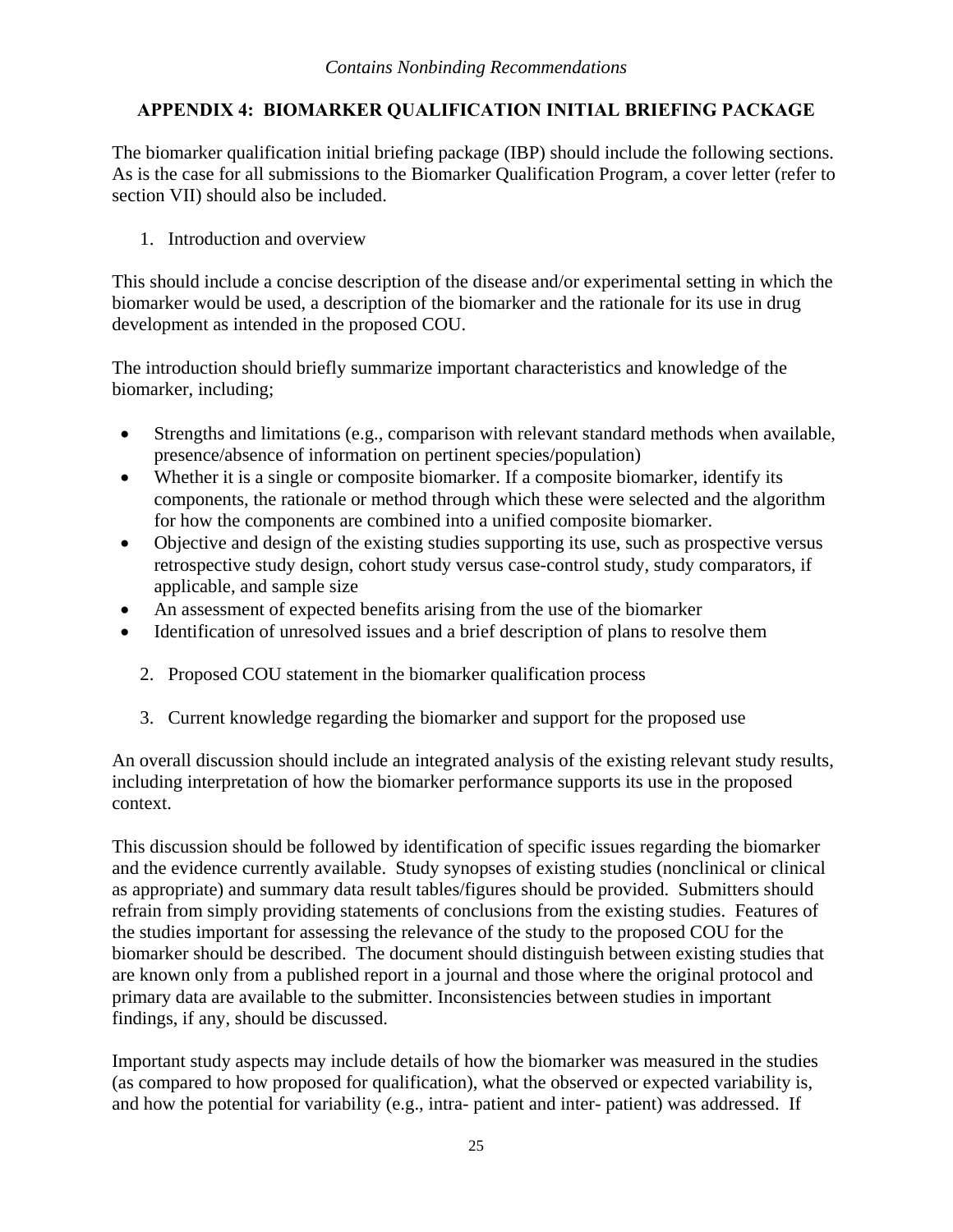multiple methods or devices were used in prior studies, or are proposed for future use, variability introduced by the use of different methods should be discussed.

Study-quality documentation is usually not essential for the initial briefing document, but may be useful for submission of the qualification package.

4. Knowledge gaps and development plan

This section should describe the limitations of the existing information that create important gaps in the knowledge needed to fully support the biomarker qualification. Issues encountered during the studies should be described and whether they were resolved or remain to be resolved should be clearly stated. The studies that are proposed to obtain the additional information should be described, clearly indicating what issues the studies are intended to address. Important features of the design of proposed studies should be described, as feasible. Full study protocols are usually not necessary for the initial briefing document and meeting, but may be important for subsequent meetings. If the biomarker development program is planned as a multistep process, details of the immediate next steps and more general descriptions of the later steps should be described. It is helpful to provide a potential time line for the development plan, as feasible.

5. Measurement methodology

 available only to the submitter and not available to outside organizations). 6. Specific questions for CDER This section should describe the methodology for measuring the biomarker, with sufficient detail to provide an understanding of the physical devices used, specialized software needed (e.g., automated digital image analysis software), critical operating characteristics of the measurement system, and general availability of the components of the measuring system (versus components

This section should include any questions for CDER, with sufficient detail and context of the respective questions to enable the QRT to provide meaningful responses.

#### Appendix

List of references.

It is helpful to include copies of the selected references the submitter regards as most pertinent to the submission. Copies of a large number of references should generally not be included.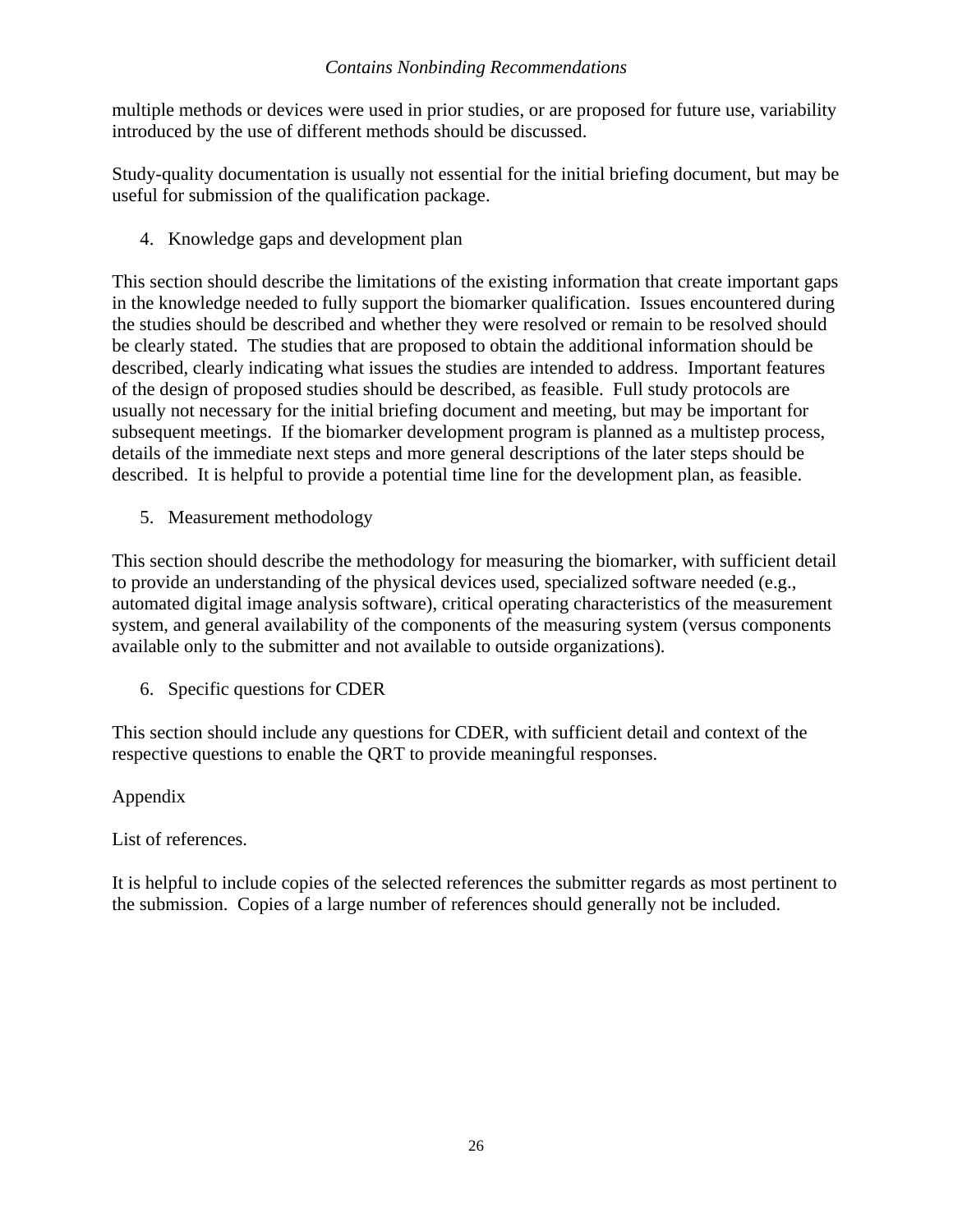#### <span id="page-29-0"></span>**APPENDIX 5: LETTER OF INTENT TO PROPOSE COA QUALIFICATION**

The clinical outcome assessment (COA) letter of intent (LOI) is a concise document that should be accompanied by a cover letter (refer to section VII) and should include the following information:

1. Administrative structure

Description of the submitter including, but not limited to, principal investigator(s), working group member(s), institutions, and contact information not contained within the cover letter.

- 2. Concept(s) of interest (COI) for meaningful treatment benefit
	- a. A description of the meaningful aspect of patient experience that will represent the intended benefit of treatment (e.g., presence/severity of symptoms, limitations in performance of daily activities)
	- b. Targeted labeling or promotional claim(s) based on the COA to be developed (i.e., proposed wording)
- 3. COU for COA qualification
	- a. Targeted study population including a definition of the disease and selection criteria for clinical trials (e.g., baseline symptom severity, patient demographics, comorbidities, language/culture groups)
	- b. Targeted study design and statistical analysis plan (includes the role of the planned COA in future drug development clinical trials, including the planned set of primary and secondary endpoints with hierarchy, if appropriate)
	- c. Applicable study settings for future clinical trials
		- i. Geographic location with language/culture groups
		- ii. Other study setting specifics (e.g., inpatient versus outpatient)
- 4. COA type
	- a. PRO, ClinRO, ObsRO or performance measure
	- b. General description of proposed or existing measure
- 5. Need for the qualified COA
	- a. Overview of existing related outcome assessments
	- b. Identification of the gap $(s)$  in measurement
- 6. Indication of whether the Submitter plans to submit the COA to other regulatory agencies for qualification
- 7. Process-related questions for CDER (provision of scientific questions may be deferred to submission of the briefing package)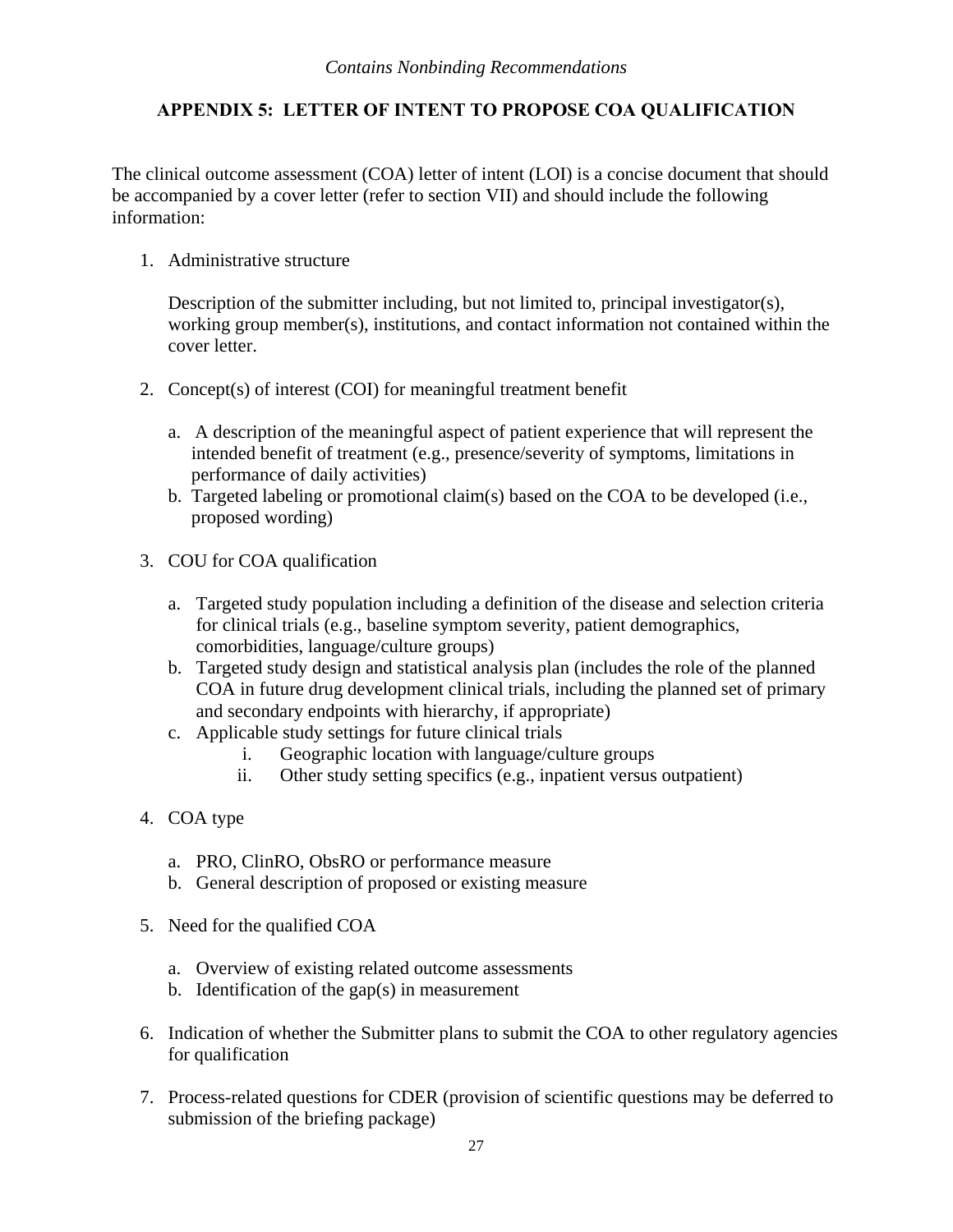# **APPENDIX 6: COA QUALIFICATION INITIAL BRIEFING PACKAGE**

<span id="page-30-0"></span>The COA qualification initial briefing package (IBP) should be accompanied by a cover letter (refer to section VII) and should include the following sections:

#### **Section 1: Proposed Plan for COA Qualification**

The following areas should be addressed for CDER review. The extent of information provided in each section will vary depending upon the evidence currently available to address each issue.

1.1 Introduction and overview

This should include a concise description of the disease and the clinical trial setting in which the COA would be used, the limitations of existing assessments, a brief description of the existing or planned COA, and the rationale for use in drug development.

- 1.2 COI for meaningful treatment benefit
	- Describe the meaningful aspect of patient experience that will represent the intended benefit of treatment (e.g., the specific symptom presence or severity or limitations in performance or daily activities relevant in the targeted COU)
	- Identify targeted labeling or promotional claims based on the COA (i.e., proposed claim wording)
- 1.3 COU
	- Identify the targeted study population, including a definition of the disease and selection criteria for clinical trials (e.g., baseline symptom severity, patient demographics, language/culture groups)
	- Identify the targeted study design. Most commonly the COA will be used to assess the change (compared to a control) induced by a medical treatment.
	- Identify the targeted study objectives and endpoint positioning (i.e., planned set of primary and secondary endpoints with hierarchy). Usually, the COA will serve as a primary or secondary study endpoint.
- 1.4 Critical details of the measure to the degree known
	- Reporter, if applicable
	- Item content or description of the measure
	- Mode of administration
	- Data collection method
- 1.5 Overview of current COA development status (for existing measures or for measures already under development)
- 1.6 Description of the involvement of external expertise, including scientific communities or other international regulatory agencies, if applicable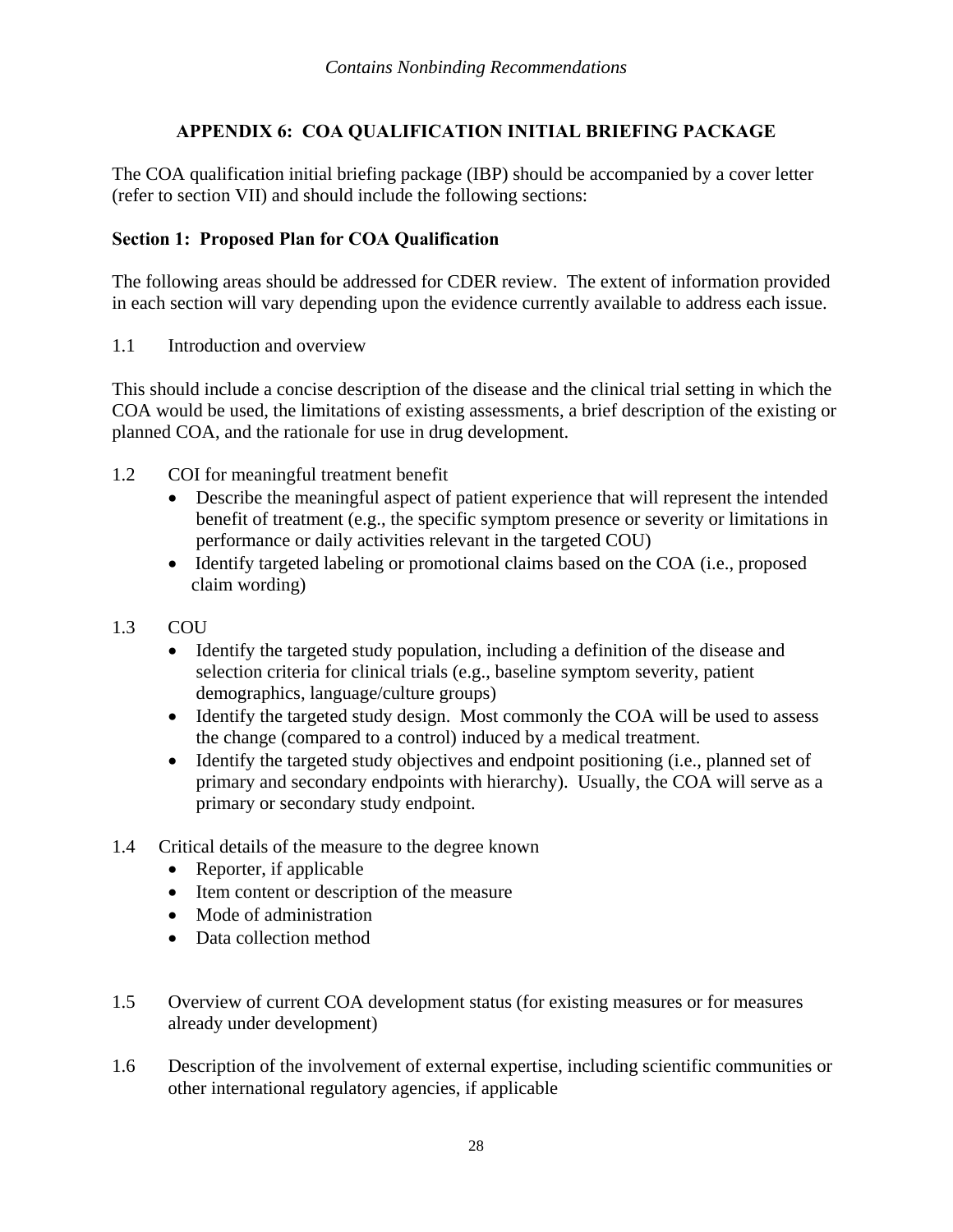#### **Section 2: Summaries of Planned Studies or Completed Studies**

- 2.1 Evidence of content validity (i.e., documentation that the COA measures the COI in the COU)
	- Development of the measure
		- Literature input
		- Expert input
		- Reporter input (e.g., for PRO measures, concept elicitation, focus groups, or indepth qualitative interviews to generate items, select response options, recall period, and finalize item content)
		- Other input
		- algorithm for how the items and domains are combined into a single score) - Justification for scoring algorithm (e.g., for multi-item COAs, the rationale and
		- For COAs with multiple versions, process for establishing that content validity is comparable between versions (e.g., COAs with multiple administration modes or methods)
- 2.2 Cross-sectional evaluation of measurement properties
	- Score reliability (including test-retest or inter-rater reliability)
	- Construct validity (comparison with other measures, e.g., patient and clinician global assessments)
- 2.3 Longitudinal evaluation of measurement properties
	- Longitudinal construct validity
	- Ability to detect change
- 2.4 Longitudinal evaluation to provide guidelines for interpretation of trial results
	- Evaluation of individual patient change (e.g., responder definition(s))
- 2.5 Language translation and cultural adaptation, if applicable
	- Process for simultaneous development of versions in multiple languages or cultures
	- Process for translation/adaptation of original version
	- Evidence that content validity is similar for versions in multiple languages
- 2.6 User manual, as available
	- Summary of current experience and known measurement properties in the targeted context of use
	- Administration procedures
	- Training materials
	- Scoring and interpretation procedures
	- Copy of all versions of the COA (or screen shots, if applicable)
- 2.7 Appendices (may include)
	- List of references and copies of only the most important references that the submitter feels CDER reviewers may want to review
	- Study documents (e.g., protocols, analysis plan, interview guide, data collection  $form(s)$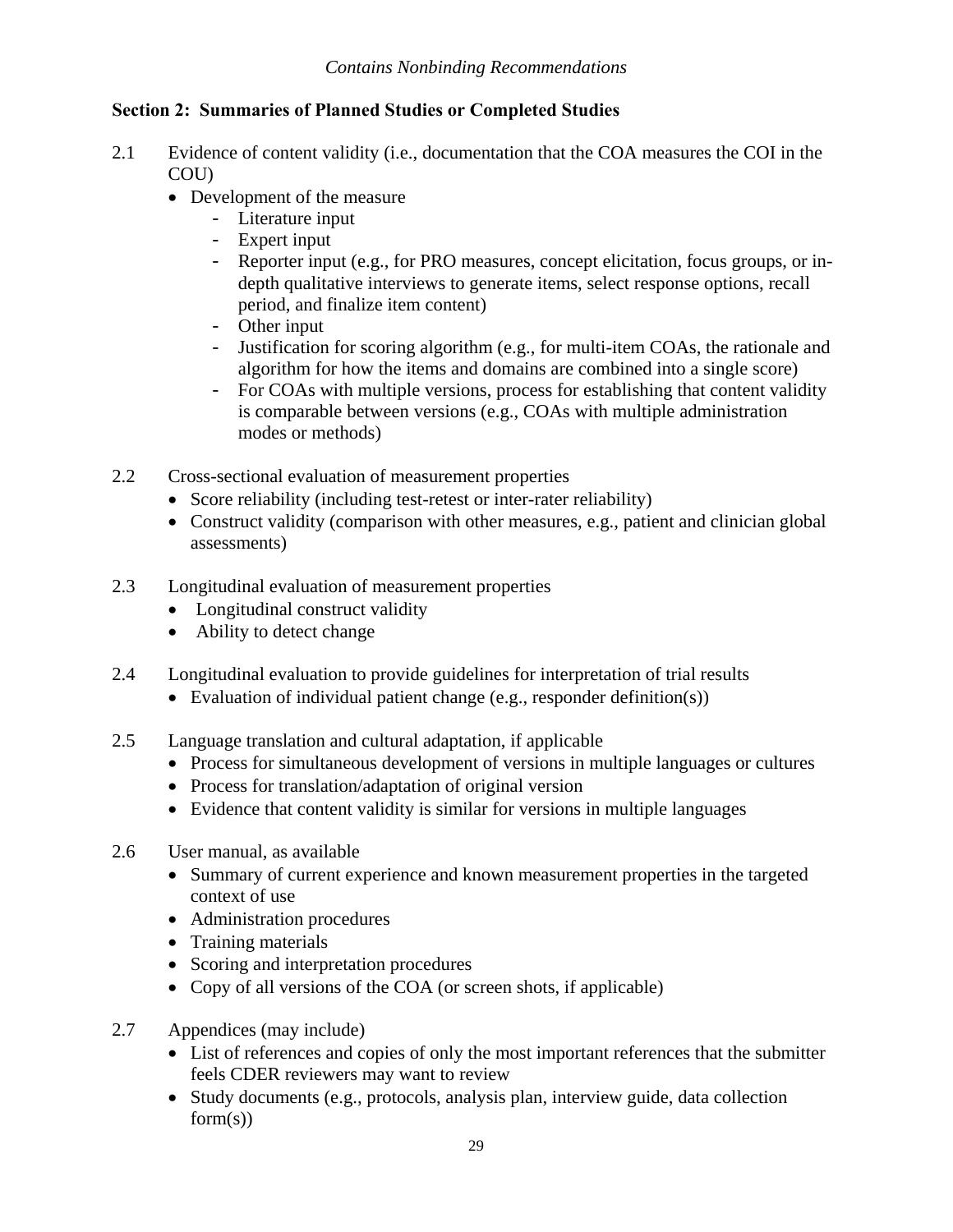Note: The link to appendices should be embedded in the relevant summaries.

# **Section 3: Questions**

Specific questions for CDER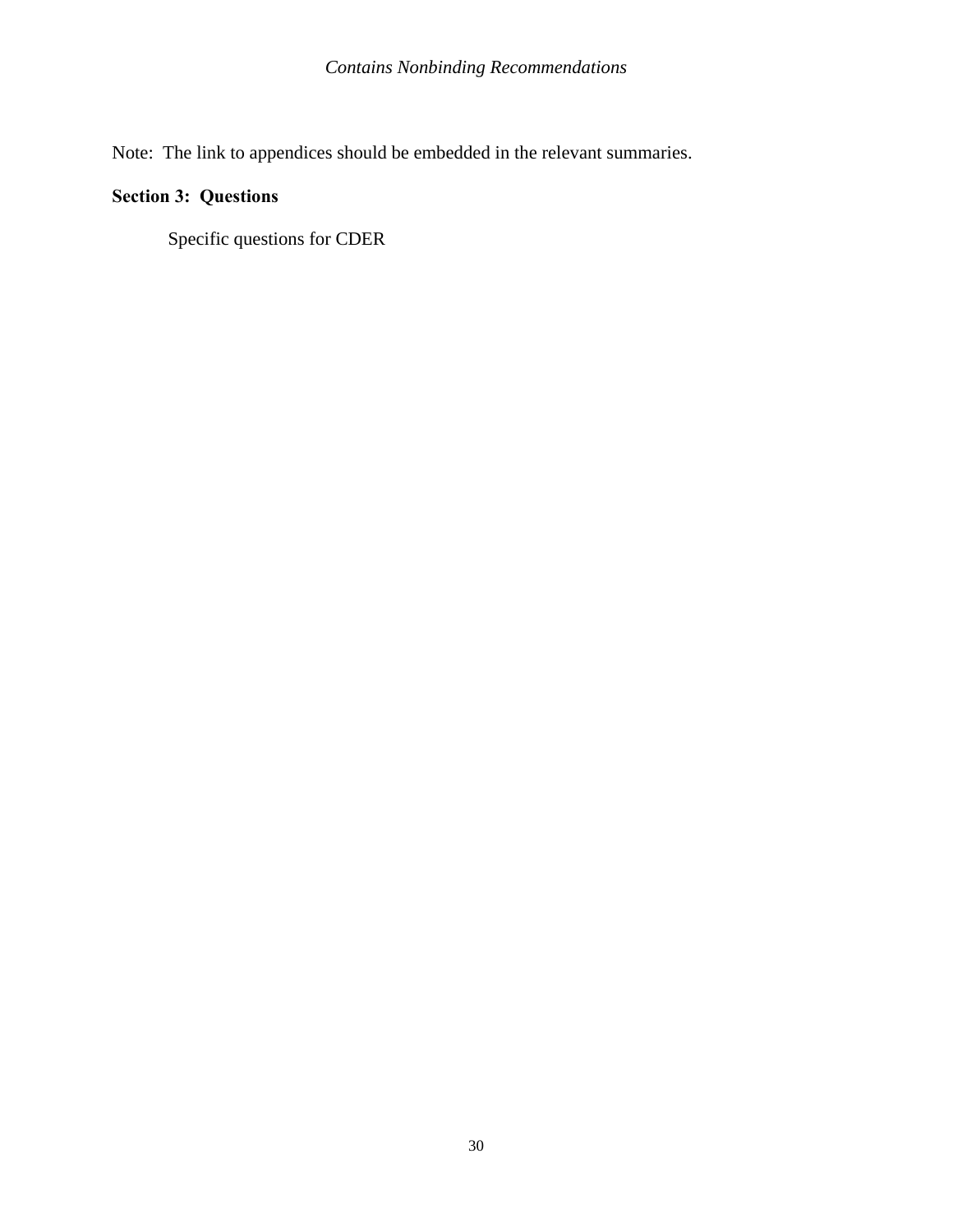#### **APPENDIX 7: ANIMAL MODELS: ADDITIONAL CONSIDERATIONS**

<span id="page-33-0"></span>The discussions in this appendix are focused on study conduct and the limitations of qualification.

For more information on the letter of intent (LOI), the initial briefing package (IBP), and other resources, see

http://www.fda.gov/Drugs/DevelopmentApprovalProcess/DrugDevelopmentToolsQualificationP rogram/ucm284078.htm

#### **Study Conduct**

There are no regulations that specifically address data quality and integrity issues for studies conducted for purposes of animal model qualification. Qualification is a regulatory recommendation; thus, these studies should be conducted in a manner that ensures data quality and integrity. FDA considers the Good Laboratory Practice of Nonclinical Laboratory Studies regulations<sup>20</sup> (GLP) to be a well-established and relevant system for ensuring data quality and integrity; therefore, FDA recommends the use of GLP, to the extent practicable, for the model defining natural history studies.<sup>21</sup> Submitters should also identify aspects of the studies anticipated to be challenging and propose methods for adapting the studies to ensure the quality and integrity of the resulting data. Submitters should provide this information to FDA for concurrence on the data quality and integrity plan before the studies are initiated. The studies submitted for qualification will be subject to inspection by FDA to verify the quality and integrity of the data.

Submitters should contact the Animal Model Qualification program (AnimalModelQualification@fda.hhs.gov) for further discussions regarding study conduct practices.

#### **Limitations of Qualification**

A qualified animal model does not guarantee that the model will be found acceptable under the second criterion of the Animal Rule as "a single animal species that represents a sufficiently well-characterized animal model for predicting the response in humans." The regulatory decision to allow the use of a single species will be made on a case-by-case basis.

 $\overline{a}$ 

 $20$  See 21 CFR 58.

 21 The *model defining natural history studies* are the animal studies that establish the ranges of values of key parameters of the disease or condition that will be specified in the COU for the qualified model and will be used as measures of quality control and quality assurance when the model is replicated.